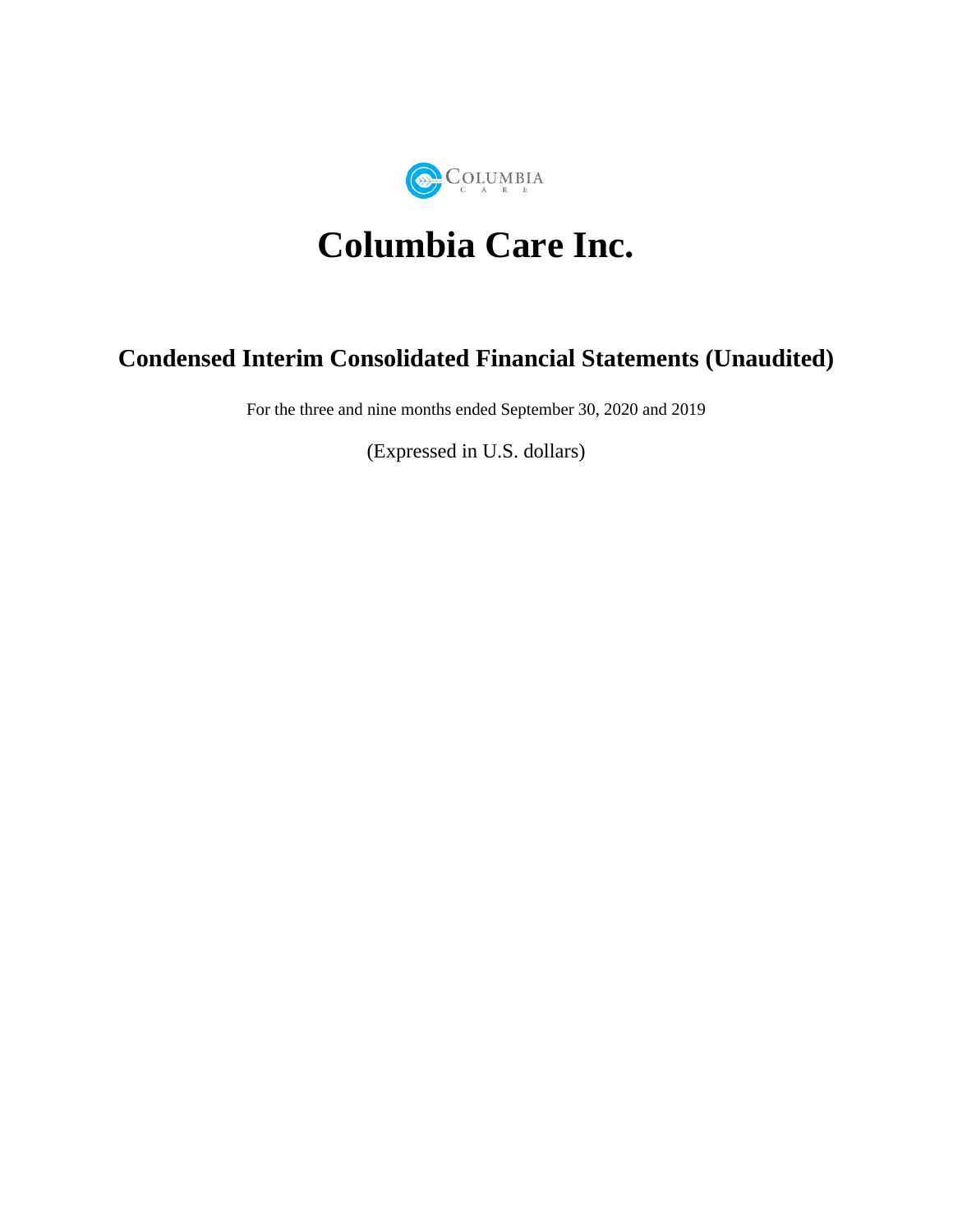# **COLUMBIA CARE INC.**

CONDENSED INTERIM CONSOLIDATED STATEMENTS OF FINANCIAL POSITION

(expressed in thousands of U.S. dollars)

(unaudited)

|                                                | <b>Note</b>      | September 30,<br>2020    |         |               |          |  |  |  | December 31,<br>2019 |
|------------------------------------------------|------------------|--------------------------|---------|---------------|----------|--|--|--|----------------------|
| <b>Assets</b>                                  |                  |                          |         |               |          |  |  |  |                      |
| Current assets:                                |                  |                          |         |               |          |  |  |  |                      |
| Cash                                           |                  | \$                       | 42,142  | $\mathcal{S}$ | 47,464   |  |  |  |                      |
| Accounts receivable                            |                  |                          | 2,722   |               | 1,038    |  |  |  |                      |
| Inventory                                      | 4                |                          | 112,771 |               | 81,513   |  |  |  |                      |
| <b>Biological</b> assets                       | 5                |                          | 31,724  |               | 13,079   |  |  |  |                      |
| Prepaid expenses and other current assets      |                  |                          | 11,364  |               | 11,395   |  |  |  |                      |
| Assets held for sale                           | 18               |                          | 3,483   |               |          |  |  |  |                      |
| Total current assets                           |                  |                          | 204,206 |               | 154,489  |  |  |  |                      |
| Property and equipment                         | 9                |                          | 116,023 |               | 104,034  |  |  |  |                      |
| Right of use assets                            |                  |                          | 185,453 |               | 79,031   |  |  |  |                      |
| Restricted cash                                | $\boldsymbol{7}$ |                          | 11,483  |               | 11,483   |  |  |  |                      |
| Long-term deposits                             | $\overline{7}$   |                          | 9,231   |               | 6,458    |  |  |  |                      |
| Goodwill                                       | 7                |                          | 90,434  |               |          |  |  |  |                      |
| Intangible assets                              | 7, 17            |                          | 108,398 |               | 15,695   |  |  |  |                      |
| Notes receivable                               | 7, 10            |                          | 14,990  |               | 29,717   |  |  |  |                      |
| Other non-current assets                       |                  |                          | 1,210   |               | 1,369    |  |  |  |                      |
| Total assets                                   |                  | \$                       | 741,428 | \$            | 402,276  |  |  |  |                      |
|                                                |                  |                          |         |               |          |  |  |  |                      |
| <b>Liabilities and Equity</b>                  |                  |                          |         |               |          |  |  |  |                      |
| <b>Current liabilities:</b>                    |                  |                          |         |               |          |  |  |  |                      |
| Accounts payable                               |                  | \$                       | 15,798  | \$            | 20,082   |  |  |  |                      |
| Accrued expenses and other current liabilities |                  |                          | 31,815  |               | 9,135    |  |  |  |                      |
| Contingent consideration                       | $\overline{7}$   |                          | 26,445  |               |          |  |  |  |                      |
| Current portion of long-term debt              | 6,7              |                          | 8,237   |               |          |  |  |  |                      |
| Current portion of lease liability             |                  |                          | 7,887   |               | 6,185    |  |  |  |                      |
| Liabilities held for sale                      | 18               |                          | 1,483   |               |          |  |  |  |                      |
| Total current liabilities                      |                  |                          | 91,665  |               | 35,402   |  |  |  |                      |
|                                                |                  |                          |         |               |          |  |  |  |                      |
| Long-term debt                                 | 6                |                          | 47,208  |               |          |  |  |  |                      |
| Deferred taxes                                 |                  |                          | 42,245  |               | 16,686   |  |  |  |                      |
| Long-term lease liability                      |                  |                          | 198,825 |               | 77,458   |  |  |  |                      |
| Other long-term liabilities                    |                  |                          | 14,676  |               | 5,798    |  |  |  |                      |
| <b>Total liabilities</b>                       |                  |                          | 394,619 |               | 135,344  |  |  |  |                      |
|                                                |                  |                          |         |               |          |  |  |  |                      |
| Equity:                                        |                  |                          |         |               |          |  |  |  |                      |
| Equity attributable to Columbia Care Inc.      | 11               |                          | 348,740 |               | 268,274  |  |  |  |                      |
| Non-controlling interest                       | 20               |                          | (1,931) |               | (1, 342) |  |  |  |                      |
| Total shareholders' equity                     |                  |                          | 346,809 |               | 266,932  |  |  |  |                      |
| Total liabilities and equity                   |                  | $\overline{\mathcal{C}}$ | 741,428 | \$            | 402,276  |  |  |  |                      |
|                                                |                  |                          |         |               |          |  |  |  |                      |

Operations of the Company (Note 1) Commitments and contingencies (Note 15) Subsequent events (Note 21)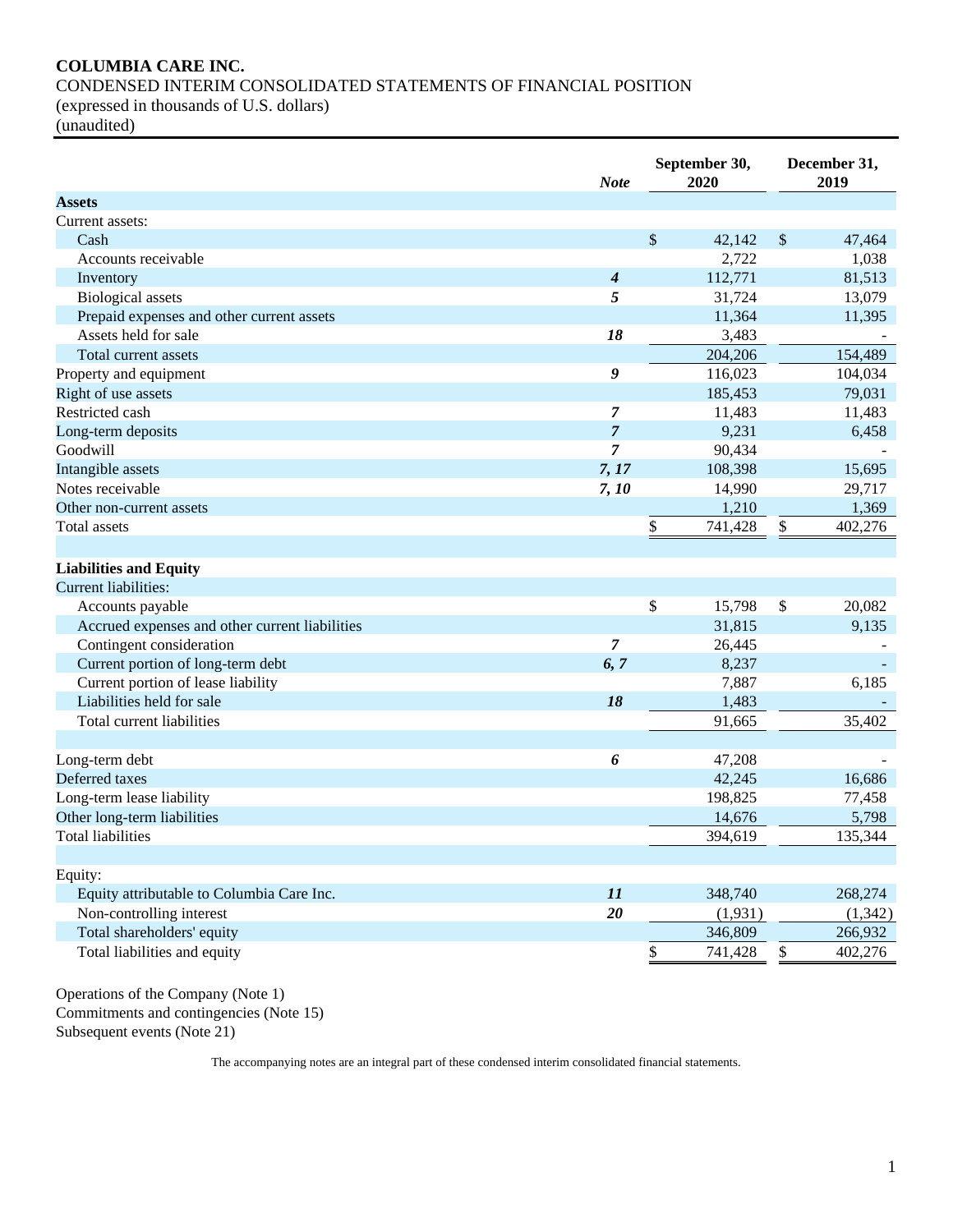# **COLUMBIA CARE INC.**

CONDENSED INTERIM CONSOLIDATED STATEMENTS OF OPERATIONS AND COMPREHENSIVE LOSS (expressed in thousands of U.S. dollars, except for share and per share amounts) (unaudited)

|                                                                                     | <b>Three Months Ended</b> |              |                       |                           | <b>Nine Months Ended</b> |                           |                       |               |                       |
|-------------------------------------------------------------------------------------|---------------------------|--------------|-----------------------|---------------------------|--------------------------|---------------------------|-----------------------|---------------|-----------------------|
|                                                                                     | <b>Note</b>               |              | September 30,<br>2020 |                           | September 30,<br>2019    |                           | September 30,<br>2020 |               | September 30,<br>2019 |
| Revenues, net of discounts                                                          |                           | $\mathbb{S}$ | 48,703                | $\mathcal{S}$             | 22,120                   | $\mathbb{S}$              | 103,439               | $\mathcal{S}$ | 54,287                |
| Cost of sales related to inventory production                                       |                           |              | (29,707)              |                           | (16, 830)                |                           | (66,270)              |               | (39, 167)             |
| Cost of sales related to business combination fair value                            |                           |              |                       |                           |                          |                           |                       |               |                       |
| adjustments to inventories                                                          |                           |              | (1,765)               |                           |                          |                           | (1,765)               |               |                       |
| Gross profit before change in fair value adjustments                                |                           |              |                       |                           |                          |                           |                       |               |                       |
| of biological assets                                                                |                           |              | 17,231                |                           | 5,290                    |                           | 35,404                |               | 15,120                |
| Fair value adjustments:                                                             |                           |              |                       |                           |                          |                           |                       |               |                       |
| Change in fair value of biological assets included                                  |                           |              |                       |                           |                          |                           |                       |               |                       |
| in inventory sold                                                                   | 5                         |              | (22, 239)             |                           | (21,992)                 |                           | (60, 328)             |               | (45, 221)             |
| Unrealized gain on changes in fair value of                                         |                           |              |                       |                           |                          |                           |                       |               |                       |
| biological assets and inventory                                                     | 5                         |              | 34,299                |                           | 32,381                   |                           | 72,625                |               | 48,811                |
| Total fair value adjustments                                                        |                           |              | 12,060                |                           | 10,389                   |                           | 12,297                |               | 3,590                 |
| Gross margin                                                                        |                           |              | 29,291                |                           | 15,679                   |                           | 47,701                |               | 18,710                |
| Operating expenses:                                                                 |                           |              |                       |                           |                          |                           |                       |               |                       |
| Selling, general and administrative                                                 |                           |              | 26,430                |                           | 20,669                   |                           | 72,455                |               | 59,403                |
| Share-based compensation                                                            |                           |              | 7,218                 |                           | 13,150                   |                           | 22,341                |               | 24,539                |
| Listing fee expense                                                                 |                           |              |                       |                           |                          |                           |                       |               | 11,071                |
| Total operating expenses                                                            |                           |              | (33, 648)             |                           | (33, 819)                |                           | (94, 796)             |               | (95, 013)             |
| Loss from operations                                                                |                           |              | (4,357)               |                           | (18, 140)                |                           | (47,095)              |               | (76, 303)             |
| Other expense:                                                                      |                           |              |                       |                           |                          |                           |                       |               |                       |
| Interest (expense) income, net                                                      |                           |              | (2,154)               |                           | 273                      |                           | (1,683)               |               | 609                   |
| Interest expense related to lease liabilities                                       |                           |              | (2,154)               |                           | (623)                    |                           | (5,106)               |               | (1,784)               |
| Other (expense) income, net                                                         |                           |              | (2,556)               |                           | (108)                    |                           | (4,688)               |               | 999                   |
| Total other expense                                                                 |                           |              | (6, 864)              |                           | (458)                    |                           | (11, 477)             |               | (176)                 |
| Loss before provision for income taxes                                              |                           |              | (11,221)              |                           | (18,598)                 |                           | (58, 572)             |               | (76, 479)             |
| Income tax expense                                                                  |                           |              | (315)                 |                           | (1,264)                  |                           | (949)                 |               | (2,233)               |
| Net loss and comprehensive loss                                                     |                           |              | (11, 536)             |                           | (19, 862)                |                           | (59, 521)             |               | (78, 712)             |
| Net loss attributable to non-controlling interests                                  | 20                        |              | (681)                 |                           | (1,599)                  |                           | (4, 422)              |               | (1,947)               |
| Net loss attributable to shareholders                                               |                           | \$           | (10, 855)             | $\boldsymbol{\mathsf{S}}$ | (18,263)                 | $\boldsymbol{\mathsf{S}}$ | (55,099)              | $\sqrt{3}$    | (76, 765)             |
|                                                                                     |                           |              |                       |                           |                          |                           |                       |               |                       |
| Weighted-average number of shares used in earnings<br>per share - basic and diluted |                           |              | 235,682,767           |                           | 216,269,530              |                           | 223,461,261           |               | 207,729,060           |
|                                                                                     |                           |              |                       |                           |                          |                           |                       |               |                       |
| Loss attributable to shares (basic and diluted)                                     | 14                        | \$           | $(0.05)$ \$           |                           | $(0.08)$ \$              |                           | $(0.25)$ \$           |               | (0.37)                |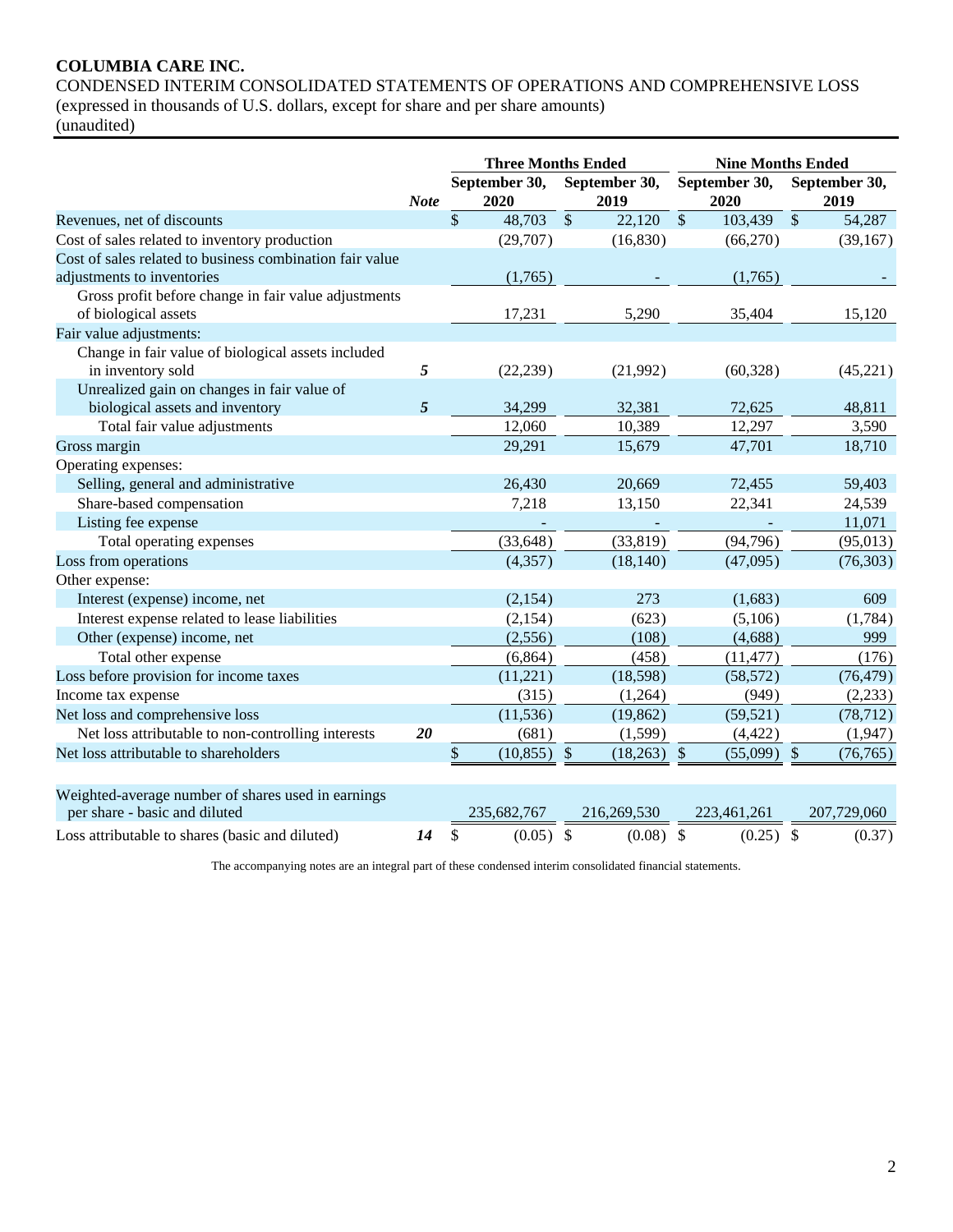# **COLUMBIA CARE INC.** CONDENSED INTERIM CONSOLIDATED STATEMENTS OF CHANGES IN EQUITY

(expressed in thousands of U.S. dollars, except for units and shares)

(unaudited)

|                                                                         |                | <b>Share Capital</b> |     |                          |                 |                          |              | <b>Total Columbia</b><br>Care Inc. | <b>Non-Controlling</b> | <b>Total</b><br>Shareholders' |
|-------------------------------------------------------------------------|----------------|----------------------|-----|--------------------------|-----------------|--------------------------|--------------|------------------------------------|------------------------|-------------------------------|
|                                                                         | <b>Units</b>   | <b>Shares</b>        |     | Amount                   | <b>Reserves</b> | <b>Deficit</b>           |              | <b>Shareholders' Equity</b>        | <b>Interest</b>        | <b>Equity</b>                 |
| <b>Balance as of December 29, 2018</b>                                  | 14,449,736     |                      | -\$ | 245,658                  | 25,897          | (68, 803)                |              | 202,752                            | 937                    | 203,689                       |
| Debt conversion and settlement                                          | 27,561         |                      |     | 2,537                    |                 |                          |              | 2,537                              |                        | 2,537                         |
| Warrants exercised                                                      | 159,325        |                      |     |                          | $\overline{2}$  |                          |              | $\overline{2}$                     |                        | $\overline{2}$                |
| Unit issuance costs                                                     | 2,490          |                      |     | ۰.                       | $\sim$          | н.                       |              |                                    |                        |                               |
| Equity-based compensation                                               |                |                      |     |                          | 19,036          |                          |              | 19,036                             |                        | 19,036                        |
| Conversion of units and profit interests                                | (14, 639, 112) | 196,901.118          |     |                          |                 |                          |              |                                    |                        |                               |
| Issuance of shares and warrants in connection with                      |                |                      |     |                          |                 |                          |              |                                    |                        |                               |
| private placement                                                       |                | 19,077,096           |     | 111,339                  | 19.925          |                          |              | 131,264                            |                        | 131,264                       |
| Share issuance costs                                                    |                |                      |     | (5,598)                  |                 |                          |              | (5,598)                            |                        | (5,598)                       |
| Issuance of shares                                                      |                | 85,354               |     | $\sim$                   |                 |                          |              |                                    |                        |                               |
| Reclass of deferred compensation to equity                              |                |                      |     | $\sim$                   | 15,308          |                          |              | 15,308                             |                        | 15,308                        |
| Minority buyouts                                                        |                | 621,239              |     | $\overline{\phantom{a}}$ | $\sim$          | (1,860)                  |              | (1,860)                            | 1,860                  |                               |
| Cancellation of restricted stock awards                                 |                | (108, 245)           |     | $\sim$                   |                 | $\overline{\phantom{a}}$ |              | $\sim$                             |                        |                               |
| Repurchase of shares                                                    |                | (236,900)            |     | (1,934)                  |                 | $\sim$                   |              | (1,934)                            |                        | (1,934)                       |
| Net loss                                                                |                |                      |     |                          |                 | (76, 765)                |              | (76, 765)                          | (1,947)                | (78, 712)                     |
| Balance as of September 30, 2019                                        |                | 216,339,662          | -SS | 352,002                  | 80.168          | (147, 428)               | $\mathbf{s}$ | 284,742                            | 850                    | 285,592                       |
|                                                                         |                |                      |     |                          |                 |                          |              |                                    |                        |                               |
| <b>Balance as of December 31, 2019</b>                                  |                | 216,529,181          |     | 354,926                  | 89,550          | (176,202)                |              | 268,274                            | (1,342)                | 266,932                       |
| Equity-based compensation                                               |                | 1,047,222            |     |                          | 22,341          |                          |              | 22,341                             |                        | 22,341                        |
| Issuance of shares in connection with TGS                               |                |                      |     |                          |                 |                          |              |                                    |                        |                               |
| Acquisition                                                             |                | 32,955,987           |     | 107.892                  |                 |                          |              | 107.892                            |                        | 107.892                       |
| Commitment to issue shares in connection with<br><b>TGS</b> Acquisition |                |                      |     | 874                      |                 |                          |              | 874                                |                        | 874                           |
| Cancellation of restricted stock awards                                 |                | (34,216)             |     |                          |                 |                          |              |                                    |                        |                               |
| Warrants issued with debt                                               |                |                      |     |                          | 3,404           |                          |              | 3,404                              |                        | 3,404                         |
| Warrants exercised                                                      |                | 2,192,298            |     |                          | 388             |                          |              | 388                                |                        | 388                           |
| Sale of membership interests in subsidiary                              |                |                      |     |                          |                 |                          |              |                                    | 5,509                  | 5,509                         |
| Minority buyouts                                                        |                | 7,038,835            |     | 15.500                   | $\sim$          | (14, 824)                |              | 676                                | (1,676)                | (1,000)                       |
| Repurchase of shares                                                    |                | (6,772)              |     | (10)                     |                 | $\sim$                   |              | (10)                               |                        | (10)                          |
| Net loss                                                                |                |                      |     |                          |                 | (55,099)                 |              | (55,099)                           | (4, 422)               | (59, 521)                     |
| Balance as of September 30, 2020                                        |                | 259,722,535          |     | 479,182                  | 115.683         | (246, 125)               |              | 348,740                            | (1,931)                | 346,809                       |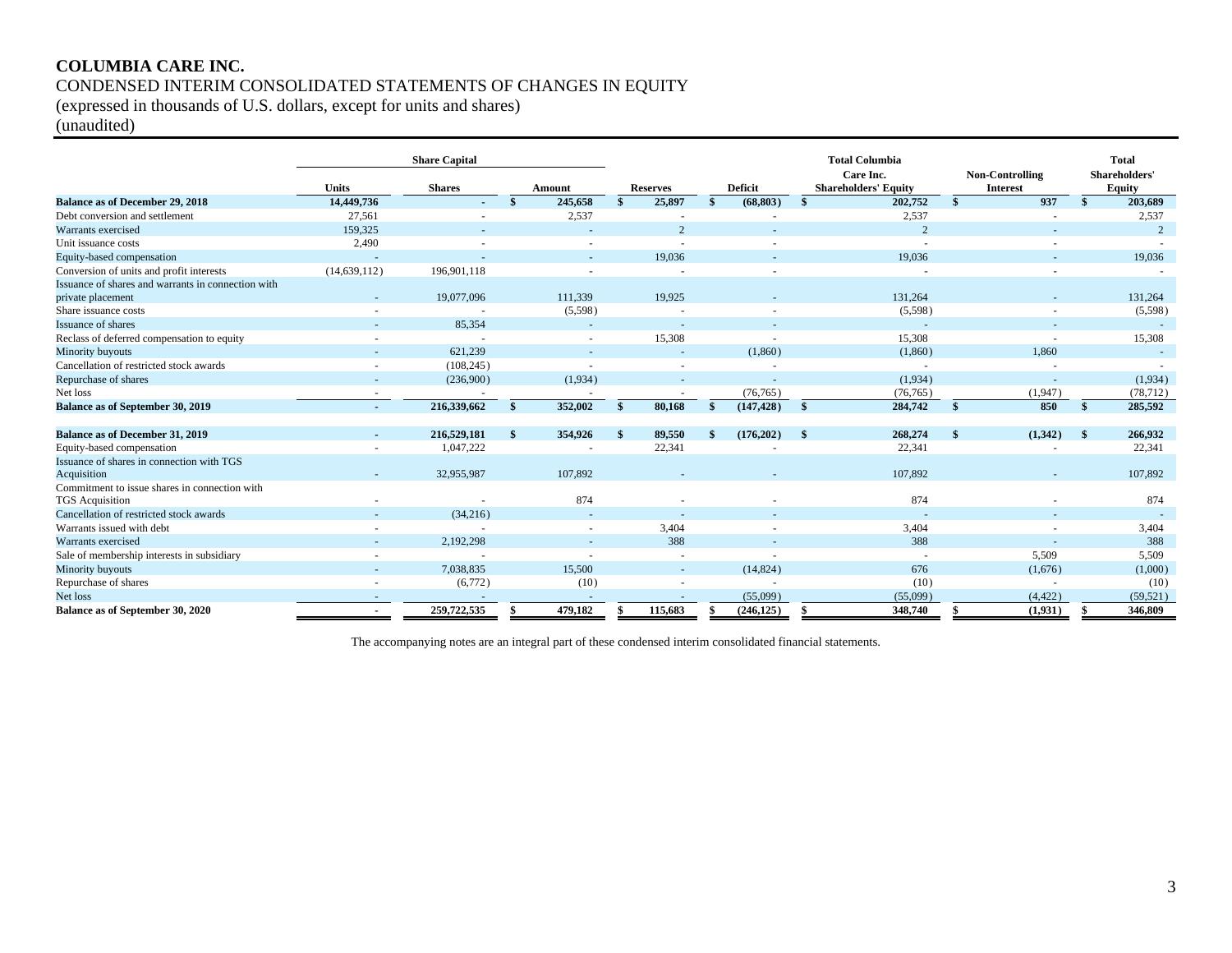#### **COLUMBIA CARE INC.** CONDENSED INTERIM CONSOLIDATED STATEMENTS OF CASH FLOWS (expressed in thousands of U.S. dollars)

(unaudited)

|                                                                                                     |                       | <b>Nine Months Ended</b> |                    |                       |  |
|-----------------------------------------------------------------------------------------------------|-----------------------|--------------------------|--------------------|-----------------------|--|
|                                                                                                     | September 30,<br>2020 |                          |                    | September 30,<br>2019 |  |
| Cash flows from operating activities:                                                               |                       |                          |                    |                       |  |
| Net loss                                                                                            | \$                    | (59, 521)                | \$                 | (78, 712)             |  |
| Adjustments to reconcile net loss to net cash provided by (used in) operating activities:           |                       |                          |                    |                       |  |
| Depreciation and amortization                                                                       |                       | 19,525                   |                    | 10,260                |  |
| Equity-based compensation                                                                           |                       | 22,341                   |                    | 19,036                |  |
| Impairment on disposal group<br>Deferred compensation                                               |                       | 1,969                    |                    | 5,503                 |  |
| Debt amortization expense                                                                           |                       | 965                      |                    | 18                    |  |
| Listing expense                                                                                     |                       |                          |                    | 11,071                |  |
| Change in fair value of biological assets                                                           |                       | (12, 297)                |                    | (3,590)               |  |
| Change in fair value of derivative liability                                                        |                       | 2,556                    |                    |                       |  |
| Deferred taxes                                                                                      |                       | (2,311)                  |                    | (288)                 |  |
| Provision for obsolete inventory                                                                    |                       | 1,327                    |                    | 1,091                 |  |
| Loss on disposal of property and equipment                                                          |                       | 163                      |                    | 106                   |  |
| Changes in operating assets and liabilities                                                         |                       |                          |                    |                       |  |
| Accounts receivable                                                                                 |                       | (1, 317)                 |                    | 27                    |  |
| <b>Biological</b> assets                                                                            |                       | 8,564                    |                    | 534                   |  |
| Inventory                                                                                           |                       | (21, 406)                |                    | (9, 413)              |  |
| Prepaid expenses and other current assets                                                           |                       | 496                      |                    | (3,597)               |  |
| Other assets                                                                                        |                       | (36,958)                 |                    | (55, 594)             |  |
| Accounts payable, accrued expenses and other current liabilities                                    |                       | 4,971                    |                    | 8,887                 |  |
| Other long-term liabilities                                                                         |                       | 35,306                   |                    | 41,035                |  |
| Net cash used in operating activities                                                               |                       | (35, 627)                |                    | (53, 626)             |  |
|                                                                                                     |                       |                          |                    |                       |  |
| Cash flows from investing activities:                                                               |                       |                          |                    |                       |  |
| Purchases of property and equipment                                                                 |                       | (39,708)                 |                    | (51,806)              |  |
| Proceeds from sale leaseback                                                                        |                       | 12,385                   |                    |                       |  |
| Cash received from acquisition, net of cash acquired                                                |                       | 3,003                    |                    |                       |  |
| Cash for loan under CannAscend and Corsa Verde agreements                                           |                       | (317)                    |                    |                       |  |
| Cash paid in escrow and option deposit under Corsa Verde agreement<br>Issuance of note receivable   |                       |                          |                    | (1,247)<br>(2,420)    |  |
| Cash paid for investments                                                                           |                       | J.                       |                    | (446)                 |  |
| Cash paid for deposits                                                                              |                       | (2,752)                  |                    | (5,240)               |  |
| Cash received from deposits                                                                         |                       | 3,480                    |                    | 3,040                 |  |
| Net cash used in investing activities                                                               |                       | (23,909)                 |                    | (58, 119)             |  |
|                                                                                                     |                       |                          |                    |                       |  |
| <b>Cash flows from financing activities:</b>                                                        |                       |                          |                    |                       |  |
| Net proceeds from issuance of debt                                                                  |                       | 55,078                   |                    |                       |  |
| Issuance of common shares, net of issuance costs                                                    |                       |                          |                    | 114,595               |  |
| Net proceeds from issuance of common units and warrants                                             |                       |                          |                    | 42,764                |  |
| Sale of membership interests of subsidiary                                                          |                       | 5,509                    |                    |                       |  |
| Purchase of minority interest                                                                       |                       | (1,000)                  |                    |                       |  |
| Repurchase of common shares                                                                         |                       | (10)                     |                    | (1,934)               |  |
| Payment of lease liabilities                                                                        |                       | (5,751)                  |                    | (3,622)               |  |
| Exercise of warrants                                                                                |                       | 388                      |                    | 2                     |  |
| Repayment of debt                                                                                   |                       |                          |                    | (1,795)               |  |
| Net cash provided by financing activities                                                           |                       | 54,214                   |                    | 150,010               |  |
|                                                                                                     |                       |                          |                    |                       |  |
| Net (decrease) increase in cash                                                                     |                       | (5,322)                  |                    | 38,265                |  |
| Cash at beginning of the period                                                                     |                       | 47,464                   |                    | 46,241                |  |
| Cash at end of period                                                                               | \$                    | 42,142                   | \$                 | 84,506                |  |
|                                                                                                     |                       |                          |                    |                       |  |
| Supplemental disclosure of cash flow information:                                                   |                       |                          |                    |                       |  |
| Cash paid for interest on other obligations                                                         | \$                    | 482                      | \$                 | 115                   |  |
| Cash paid for interest on lease obligations                                                         | $\frac{1}{2}$         | 5,106                    | $\mathbb{S}$       | 1,784                 |  |
| Cash paid for income taxes                                                                          | \$                    | 1,709                    | \$                 | 2,391                 |  |
| Supplemental disclosure of non-cash investing and financing activities:                             | \$                    |                          |                    |                       |  |
| Non-cash fixed asset additions within accounts payable and accrued expenses<br>Issuance of warrants | \$                    | 2,258<br>3,404           | \$<br>$\mathbb{S}$ | 11,638                |  |
| Derivative liability on convertible debt                                                            | \$                    | 5,364                    | \$                 | $\sim$                |  |
| Shares in connection with acquisition                                                               | \$                    | 108,766                  | $\mathbb{S}$       |                       |  |
| Note payable, net of discount, issued in connection with acquisition                                | \$                    | 8,170                    | \$                 |                       |  |
| Contingent consideration incurred in connection with acquisition                                    | \$                    | 26,445                   | \$                 |                       |  |
| Intercompany note receivable with TGS assumed in connection with acquisition                        | \$                    | 16,855                   | \$                 |                       |  |
| Conversion of convertible debt and accrued interest to equity                                       | $\mathbb{S}$          |                          | $\mathbb{S}$       | 2,537                 |  |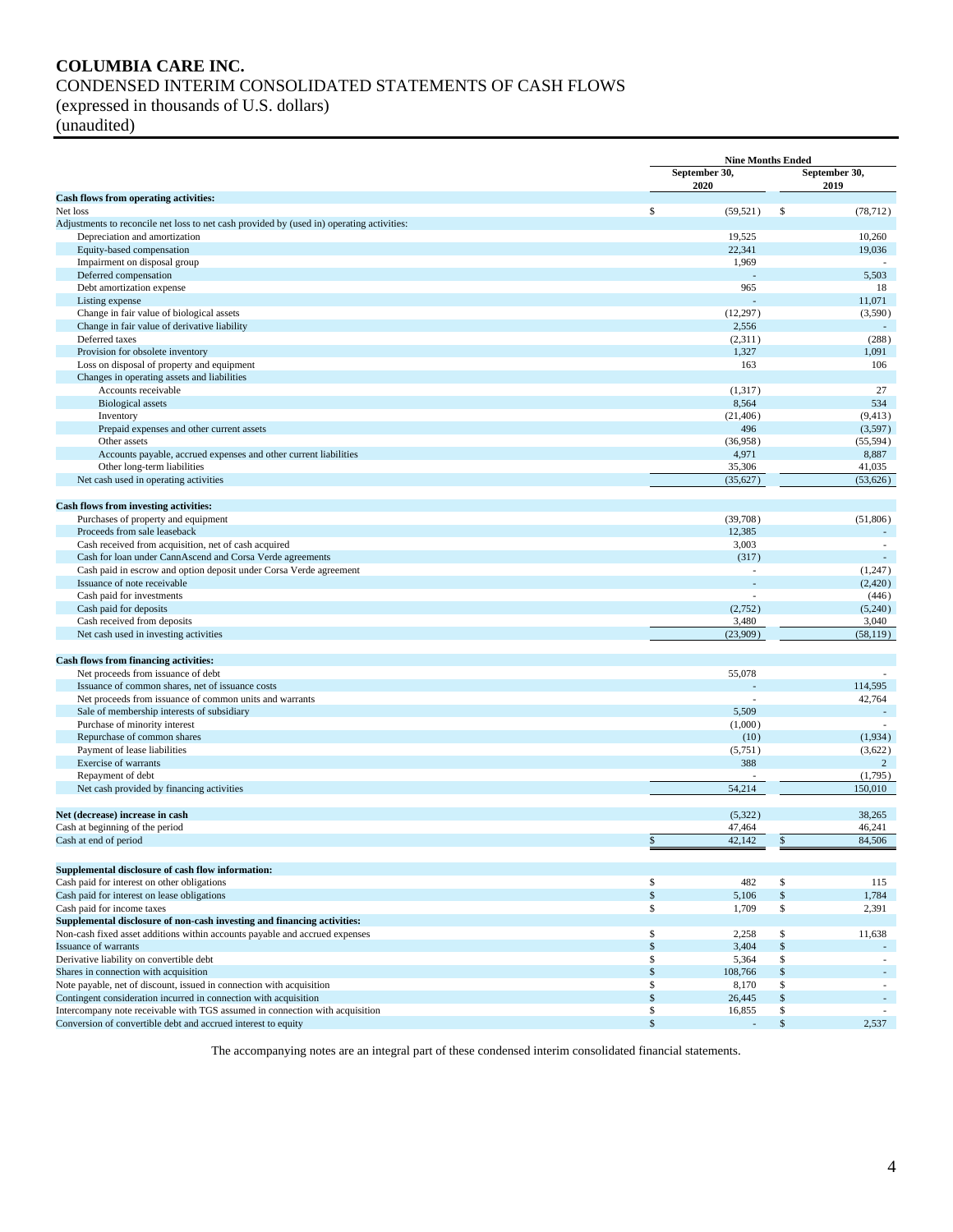# **1. OPERATIONS OF THE COMPANY**

Columbia Care Inc. ("the Company"), formerly known as Canaccord Genuity Growth Corp. ("CGGC"), was incorporated under the laws of the Province of Ontario on August 13, 2018. The Company's principal mission is to improve lives by providing cannabis-based health and wellness solutions and derivative products to qualified patients and consumers. The Company's head office and principal address is 680 Fifth Ave. 24th Floor, New York, New York 10019. The Company's registered and records office address is 666 Burrard St #1700, Vancouver, British Columbia V6C 2X8.

On April 26, 2019, the Company completed a reverse takeover ("RTO") transaction and private placement further described in Note 3. Following the transaction, the Company's common shares were listed on the Aequitas NEO exchange under the symbol "CCHW". As of the time of this report, the Company's common shares are also listed on the Canadian Securities Exchange under the symbol "CCHW", the OTCQX Best Market under the symbol "CCHWF" and on the Frankfurt Stock Exchange under the symbol "3LP".

The Company has or is preparing to have commercial operations in 18 jurisdictions in the United States and the European Union. In March 2020, the World Health Organization declared coronavirus COVID-19 a global pandemic. The outbreak of this contagious disease, along with the related adverse public health developments, have negatively affected workforces, economies and financial markets on a global scale. The Company incurred lower revenues, and additional expenditures related to COVID-19 during the first half of 2020. During the first half of 2020 the Company's operations in Massachusetts were affected by a temporary shutdown of adult-use operations and in Illinois and California by rules related to social distancing and limiting the Company's retail operations to curb-side pick-up. The Company's operating results were not materially impacted during the three months ended September 30, 2020. Currently, the Company is closely monitoring the impact of the pandemic on all aspects of its business and it is not possible for the Company to predict the duration or magnitude of the adverse results of the outbreak and its effects on the Company's business or results of operations.

# **2. SUMMARY OF SIGNIFICANT ACCOUNTING POLICIES**

#### *Basis of preparation*

These condensed interim consolidated financial statements have been prepared in accordance with International Accounting Standards ("IAS") 34, Interim Financial Reporting, as issued by the International Accounting Standards Board ("IASB") and should be read in conjunction with the Company's audited consolidated financial statements as of and for the year ended December 31, 2019. They do not include all disclosures required for a complete set of International Financial Reporting Standards ("IFRS") financial statements. However, selected explanatory notes are included to explain events and transactions deemed significant to provide an understanding of the changes in the Company's financial position and performance since its most recent annual financial statements. These financial statements are presented in U.S. dollars. The Canadian dollar serves as the functional currency of the Compnay and the Company's subsidiaries all use the U.S. dollar as their functional currency.

These condensed interim consolidated financial statements were approved and authorized by the board of directors of the Company on November 11, 2020.

#### *Significant Accounting Judgments, Estimates and Assumptions*

The preparation of the Company's condensed interim consolidated interim financial statements requires management to make judgments, estimates and assumptions that affect the application of policies and reported amounts of assets and liabilities, and revenue and expenses. Actual results may differ from these estimates. The estimates and underlying assumptions are reviewed on an ongoing basis. Revisions to accounting estimates are recognized in the period in which the estimate is revised if the revision affects only that period or in the period of the revision and future periods if the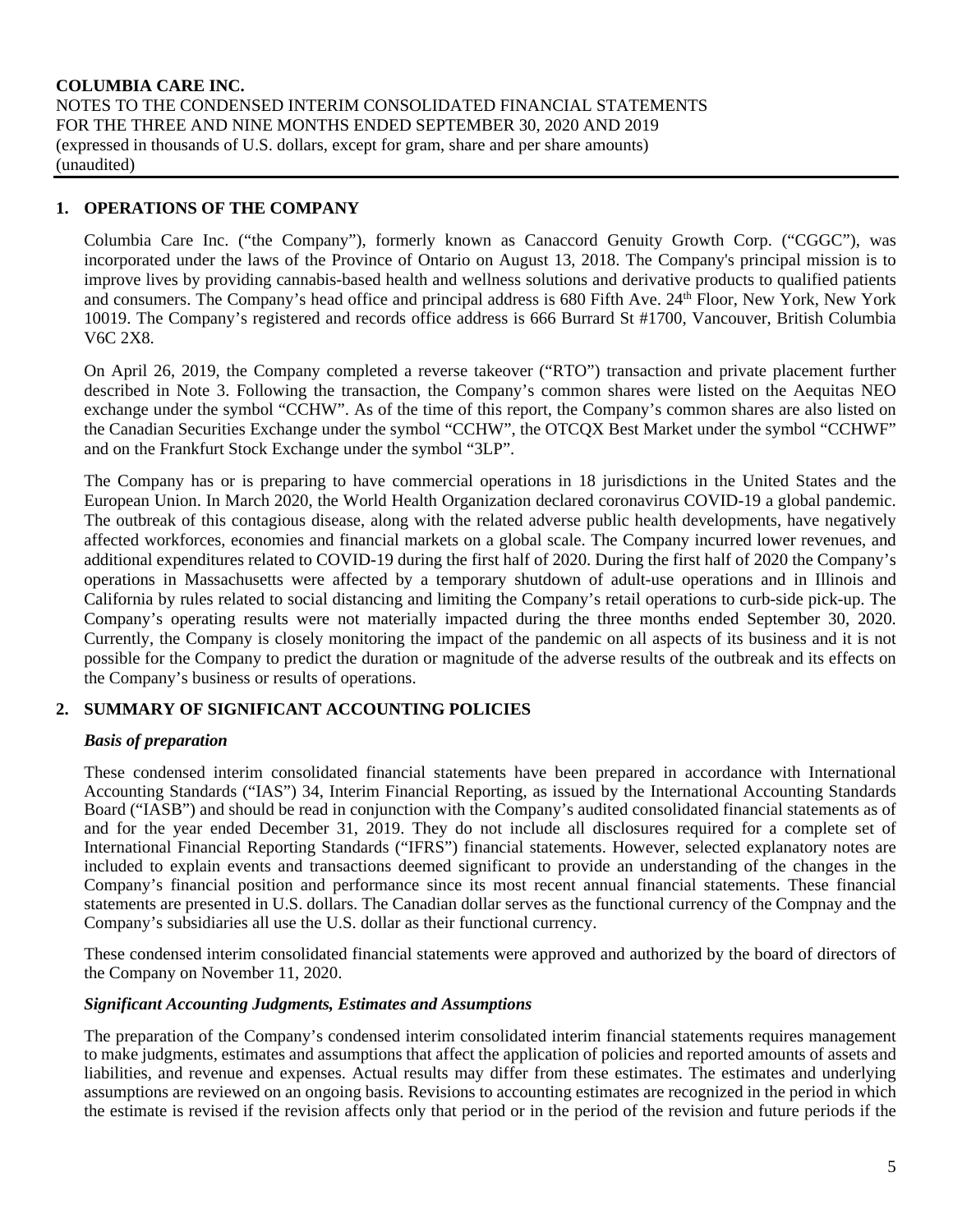revision affects both current and future periods. The significant judgments made by management in applying the Company's accounting policies and the key sources of estimation uncertainty were consistent with those described in the Company's most recent annual consolidated financial statements.

# **3. REVERSE TAKEOVER TRANSACTION**

On November 21, 2018, CGGC entered into a merger agreement with Columbia Care LLC (the "Merger Agreement") providing for the merger (the "Merger") of Columbia Care LLC with a newly-formed subsidiary of CGGC. On April 26, 2019, (the "Acquisition Date") the Company completed the merger. Under the terms of the Merger Agreement, CGGC acquired 100% of the issued and outstanding ownership interests of Columbia Care LLC in exchange for the issuance of common shares and proportionate voting shares in the capital of CGGC. Prior to the Merger, CGGC consolidated its common shares on a one for three basis and changed its name to Columbia Care Inc. Following the Merger, Columbia Care LLC became a single-member partnership, wholly owned by the Company.

While CGGC was the legal acquirer of Columbia Care LLC, the RTO has been treated as a reverse asset acquisition and consequently Columbia Care LLC was identified as the acquirer for accounting purposes.

As CGGC did not meet the definition of a business under IFRS prior to the RTO, the RTO was outside the scope of IFRS 3, *Business Combinations*, and was accounted for as a share-based payment transaction in accordance with IFRS 2, *Share-based Payments* ("IFRS 2"). Under IFRS 2, the RTO was measured at the fair value of the shares deemed to have been issued by Columbia Care LLC in order for the ownership interest in the combined entity to be the same as if the transaction had taken the legal form of Columbia Care LLC acquiring 100% of CGGC. Any difference between the fair value of the shares deemed to have been issued by Columbia Care LLC and the fair value of CGGC's identifiable net assets acquired and liabilities assumed represents the value of the public listing received by Columbia Care LLC. The identifiable assets acquired and liabilities of CGGC assumed by Columbia Care LLC were based on their respective fair values at the Acquisition Date and were paid as follows:

| <b>Net assets acquired</b>                         |     |         |
|----------------------------------------------------|-----|---------|
| Cash                                               | S   | 120.193 |
|                                                    |     |         |
| <b>Consideration paid</b>                          |     |         |
| 19,077,096 common shares held by CGGC shareholders | \$. | 111,339 |
| 5,394,945 warrants held by CGGC shareholders       |     | 19,925  |
|                                                    | \$. | 131,264 |
|                                                    |     |         |
| Value attributable to obtaining a listing status   | \$. | 11.071  |

For the year ended December 31, 2019, the Company expensed \$3,961 in listing costs. The fair value of the common shares and warrants included in the consideration paid of \$131,264 was determined based on an independent valuation of the Company's shares and the percentage ownership of CGGC shareholders, on a diluted basis, on the Acquisition Date. The fair value of the warrants included in the consideration paid of \$19,925 were calculated using the Black-Scholes model with the following assumptions:

| Expected volatility     | 70%      |
|-------------------------|----------|
| Expected term (years)   | 5.00     |
| Expected dividends      | $0.00\%$ |
| Risk-free interest rate | 1.52%    |

Volatility was estimated by using the average historical volatility of comparable companies from a representative peer group of publicly traded cannabis companies.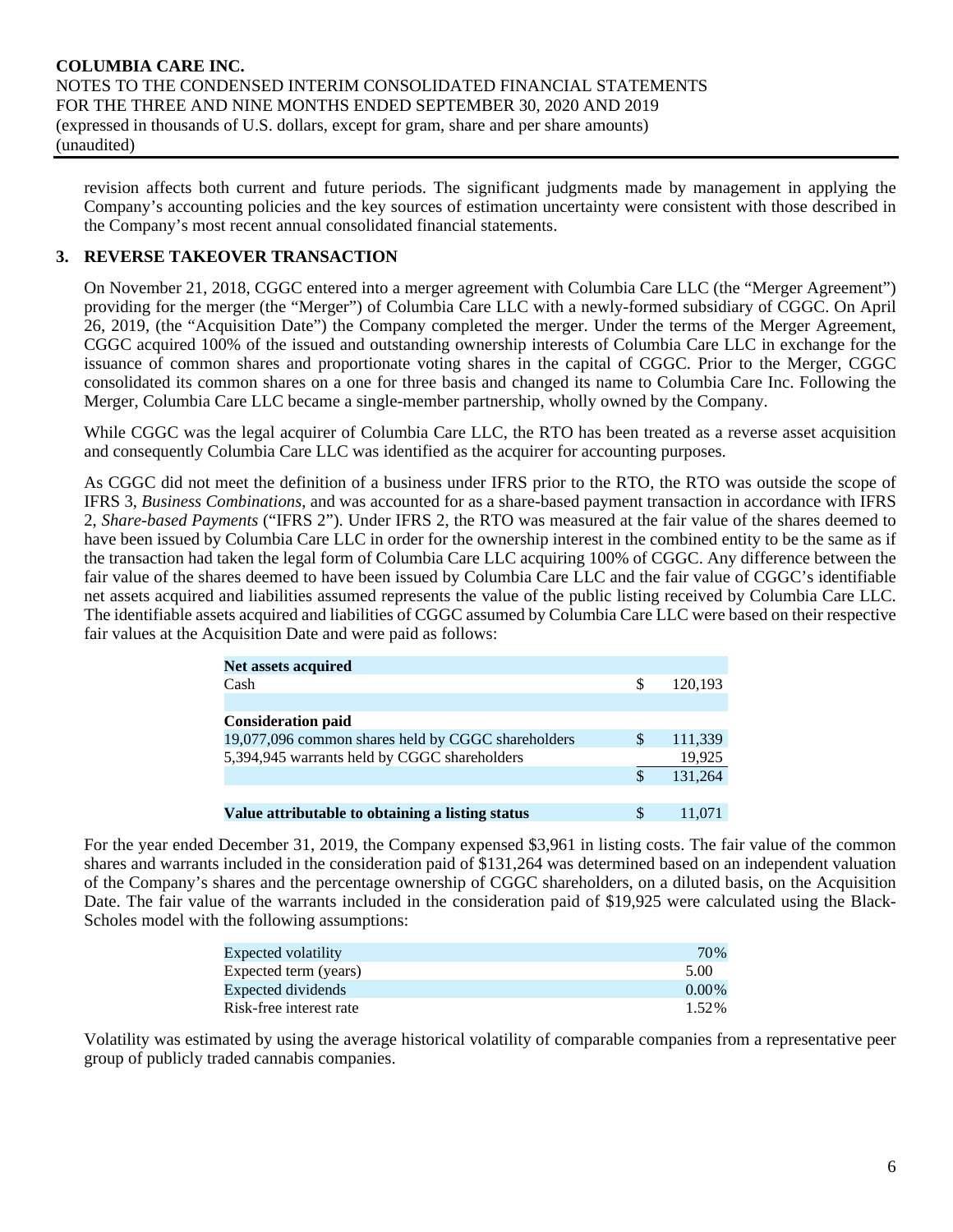# **4. INVENTORY**

Details of the Company's inventory are shown in the table below:

|                                                                  |                     |        |     | <b>Biological</b><br>asset |               |                    |
|------------------------------------------------------------------|---------------------|--------|-----|----------------------------|---------------|--------------------|
|                                                                  | Capitalized<br>cost |        |     | fair value<br>adjustment   |               | Carrying<br>amount |
| Work-in-process - cannabis in cures and final vault              | \$                  | 3.979  | \$. | 15,480                     | <sup>\$</sup> | 19,459             |
| Finished goods - dried cannabis, concentrate and edible products |                     | 19.468 |     | 42,406                     |               | 61,874             |
| Accessories and supplies                                         |                     | 180    |     |                            |               | 180                |
| Carrying amount, December 31, 2019                               |                     | 23,627 |     | 57,886                     | \$            | 81,513             |
|                                                                  |                     |        |     |                            |               |                    |
| Work-in-process - cannabis in cures and final vault              | \$                  | 13.624 | -S  | 34.522                     | - \$          | 48,146             |
| Finished goods - dried cannabis, concentrate and edible products |                     | 24,531 |     | 37,152                     |               | 61,683             |
| Accessories and supplies                                         |                     | 2,942  |     |                            |               | 2,942              |
| Carrying amount, September 30, 2020                              |                     | 41,097 |     | 71,674                     |               | 112,771            |

Inventories consist of the capitalized inventory costs and the fair value adjustment on biological assets. The capitalized cost component of inventories represents the amount of cost before any fair value adjustments transferred to inventory through unrealized fair value gains recognized on the transformation of biological assets. The biological asset fair value adjustment is exclusive of any cash outlays and represents the non-cash fair value incremental adjustment arising from the transformation of biological assets transferred to inventory as deemed cost. Together, the capitalized cost and the incremental biological asset fair value adjustments comprise the total carrying amount of inventory.

# **5. BIOLOGICAL ASSETS**

Biological assets consist of actively growing cannabis plants expected to be harvested as agricultural produce. The changes in the carrying amount of the biological assets are shown in the table below:

| Carrying amount, December 29, 2018        | S  | 4,698     |
|-------------------------------------------|----|-----------|
| Changes in fair value less costs to sell  |    |           |
| due to biological transformation          |    | 54,236    |
| Production costs capitalized              |    | 2,448     |
| Transferred to inventories upon harvest   |    | (48, 303) |
| Carrying amount, December 31, 2019        | \$ | 13,079    |
| Changes in fair value less costs to sell  |    |           |
| due to biological transformation          |    | 72,625    |
| Production costs capitalized              |    | 14,920    |
| Assets obtained in the acquisition of TGS |    | 14,912    |
| Transferred to inventories upon harvest   |    | (83, 812) |
| Carrying amount, September 30, 2020       |    | 31,724    |

The Company's biological assets consist of unharvested cannabis plants and are presented at their fair values less costs to sell up to the point of harvest. The valuation of these biological assets is obtained using a specific valuation technique where the inputs are based upon unobservable market data (Level 3 in the fair value hierarchy).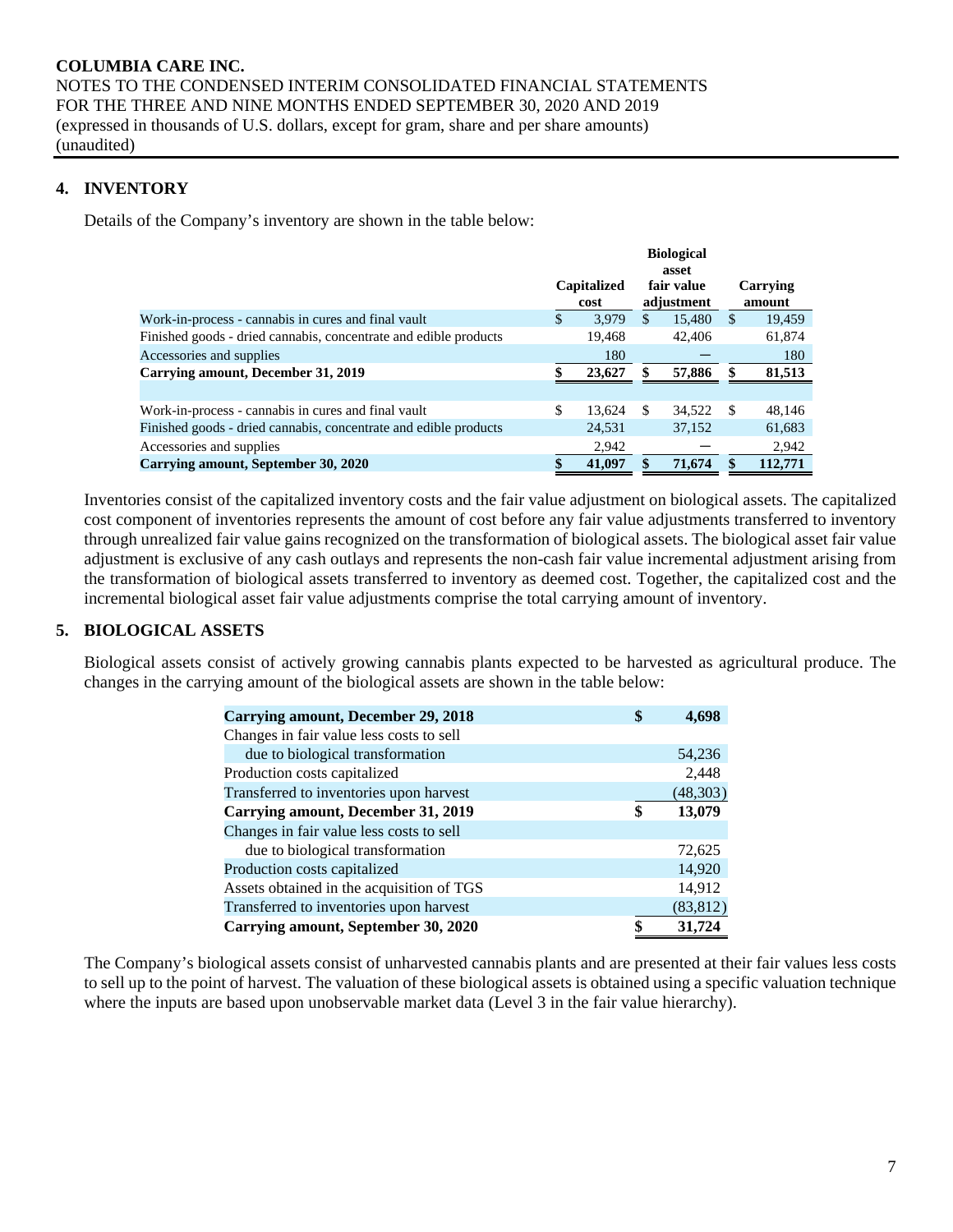The valuation of biological assets is based on a market approach where fair value at the point of harvest is estimated based on future selling prices less the costs to sell at harvest. For in-process biological assets, the estimated fair value at the point of harvest is adjusted based on the plants' stage of growth, which is determined by reference to days remaining to harvest over the average growth cycle.

The Company's estimates are subject to changes that could result from volatility of market prices, unanticipated regulatory changes, harvest yields, loss of crops, changes in estimates and other uncontrollable factors that could significantly affect the future fair value of biological assets.

These estimates include the following assumptions:

- i. Selling prices per gram were determined by estimating the Company's average selling price for each respective period. The Company's average selling price for the nine months ended September 30, 2020 and the year ended December 31, 2019 was \$8.56 and \$12.51 per gram, respectively;
- ii. The stage of plant growth at which point of harvest is determined. As of September 30, 2020 and December 31, 2019, the biological assets were on average 60% and 51% completed, respectively;
- iii. Selling and other fulfillment costs were determined by estimating the Company's average cost per gram, which was \$2.72 and \$2.04 per gram and equivalent gram of cannabis sold as of September 30, 2020 and December 31, 2019, respectively;
- iv. Expected yield per plant varies by strain and is estimated through historical growing results or grower estimate if historical results are not available. The Company's average dry yield per plant as of September 30, 2020 and December 31, 2019 was 178 and 175 grams per plant, respectively.

Significant unobservable assumptions used in the valuation of biological assets, including the sensitivities on changes in these assumptions and their effect on the fair value of biological assets, are shown in the table below:

|                                        |                                  |                                  | <b>Effect on fair value</b> |                       |      |                      |
|----------------------------------------|----------------------------------|----------------------------------|-----------------------------|-----------------------|------|----------------------|
| <b>Significant assumptions</b>         | Range of inputs                  | <b>Sensitivity</b>               |                             | September 30,<br>2020 |      | December 31,<br>2019 |
| Selling price per gram                 | \$4.96 to \$15.22 per<br>$gram*$ | Increase by \$1.00<br>per gram   | \$                          | 12.609                | \$   | 960                  |
| Stage of growth                        | 24.7% to 96.1%                   | Increase by 5%                   | \$                          | 2.702                 | \$   | 1,225                |
| Selling and other<br>fulfillment costs | \$1.83 to \$5.87 per<br>gram     | Increase by \$1.00<br>per gram   | \$                          | (12,609)              | - \$ | (960)                |
| Expected dry yield per plant           | 61.5 to 241.1<br>grams per plant | Increase by 5<br>grams per plant | \$                          | 1.096                 | S.   | 352                  |

\*Through March 31, 2020, New York State did not permit dispensaries to sell cannabis flower. Only edibles, tinctures, and solid and semisolid preparations were permitted. The average selling price per gram of \$47.29 per gram, selling and other fulfillment costs of \$8.90 per gram and expected yield per plant of 157 grams per plant reflect the conversion of cannabis plant into concentrated products and the associated selling price and selling and other fulfillment costs of concentrated products.

The Company's estimates are subject to change and differences from the anticipated yield will be reflected in recognition of gain or loss on biological assets in future periods.

The Company's estimates and assumptions reflect differences in regulation restrictions applicable to the states in which the Company operates. For states other than New York, through March 31, 2020, selling prices per gram are calculated using the Company's average selling price of dried cannabis that does not involve any extraction or other processing activities, to reflect the value of such products up to the point of harvest. For New York, where only sales of concentrate and edible products were permitted through March 31, 2020, selling prices per gram and yield per plant were calculated based on the Company's average selling price of concentrate products and dry weight equivalent grams of such products in the fair value calculation.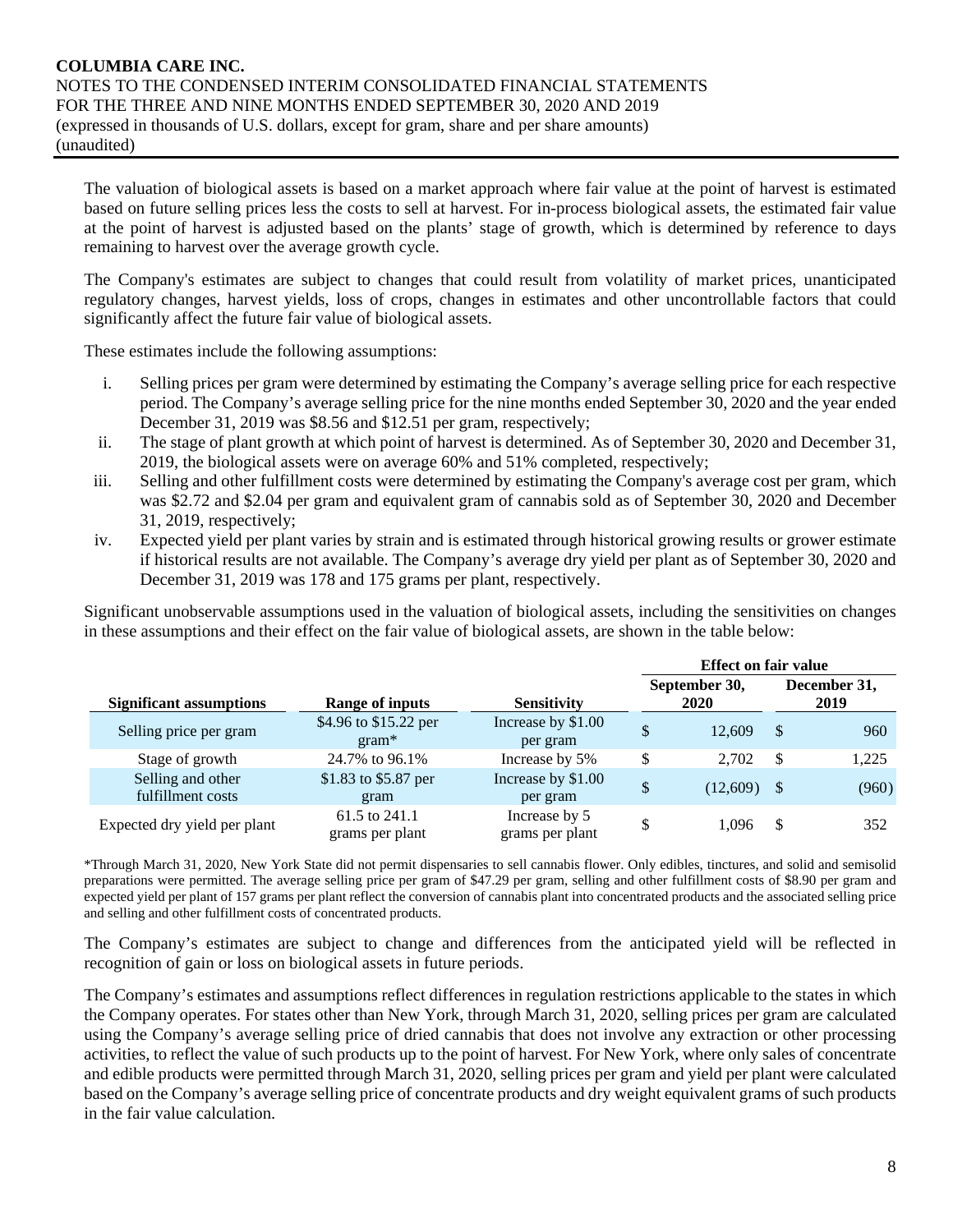# **6. CURRENT AND LONG-TERM DEBT**

Current and long-term obligations, net, are shown in the table below:

|                                               |   | September 30,<br>2020 | December 31,<br>2019 |
|-----------------------------------------------|---|-----------------------|----------------------|
| Term debt                                     | S | 38,565                | S                    |
| Convertible debt                              |   | 18,760                |                      |
| Note payable for TGS acquisition (see Note 7) |   | 8,776                 |                      |
| Unamortized debt discount                     |   | (8,585)               |                      |
| Unamortized deferred financing costs          |   | (2,071)               |                      |
|                                               |   | 55,445                |                      |
| Less current portion                          |   | (8,237)               |                      |
| Total                                         |   | 47,208                |                      |

#### *Term Debt*

On March 31, 2020 and April 23, 2020, the Company completed the first and second tranches of a private offering of notes ("Private Notes") for an aggregate principal amount of \$14,250 and \$1,000, respectively. The Private Notes required interest-only payments through March 30, 2024, at a rate of 9.875% per annum, payable semi-annually on March 31 and September 30 commencing on September 30, 2020. The Private Notes were due in full on March 30, 2024.

In connection with the first and second tranche offerings of the Private Notes, the Company issued 1,723,250 common share purchase warrants with an exercise price of \$3.10 (Canadian Dollars).

On May 14, 2020, the Company completed a private offering of an aggregate of 19,115 senior secured first-lien note units (the "Units") for aggregate gross proceeds of \$19,115, each Unit being comprised of (i) \$1,000 principal amount of 13.00% senior secured first-lien notes ("Notes") and (ii) 120 common share purchase warrants with an exercise price of \$2.95 (Canadian Dollars) per underlying common share (the "May Private Offering"). Concurrent with the closing of the May Private Offering, the Private Notes were exchanged for Notes. In addition, holders of Private Notes were issued additional 130,388 warrants with an exercise price of \$2.95 (Canadian Dollars) per underlying common share. On July 7, 2020, the Company completed a second private offering of an aggregate of 4,200 Units for aggregate gross proceeds of \$4,200, each Unit being comprised of (i) \$1,000 Notes and (ii) 75 common share purchase warrants with an exercise price of \$4.53 (Canadian Dollars) per underlying common share. As of September 30, 2020, total outstanding 13% senior secured first-lien debt outstanding was \$38,565, with 2,424,188 warrants with an exercise price of \$2.95 (Canadian Dollars), 1,723,250 warrants with an exercise price of \$3.10 (Canadian Dollars) and 315,000 warrants with an exercise price of \$4.53 (Canadian Dollars).

The Notes require interest-only payments through May 14, 2023, at a rate of 13.0% per annum, payable semi-annually on May 31 and November 30 commencing on November 30, 2020. The Notes are due in full on May 15, 2023. The Company incurred financing costs of \$2,072. The Notes contain customary terms and conditions, representations and warranties, and events of default.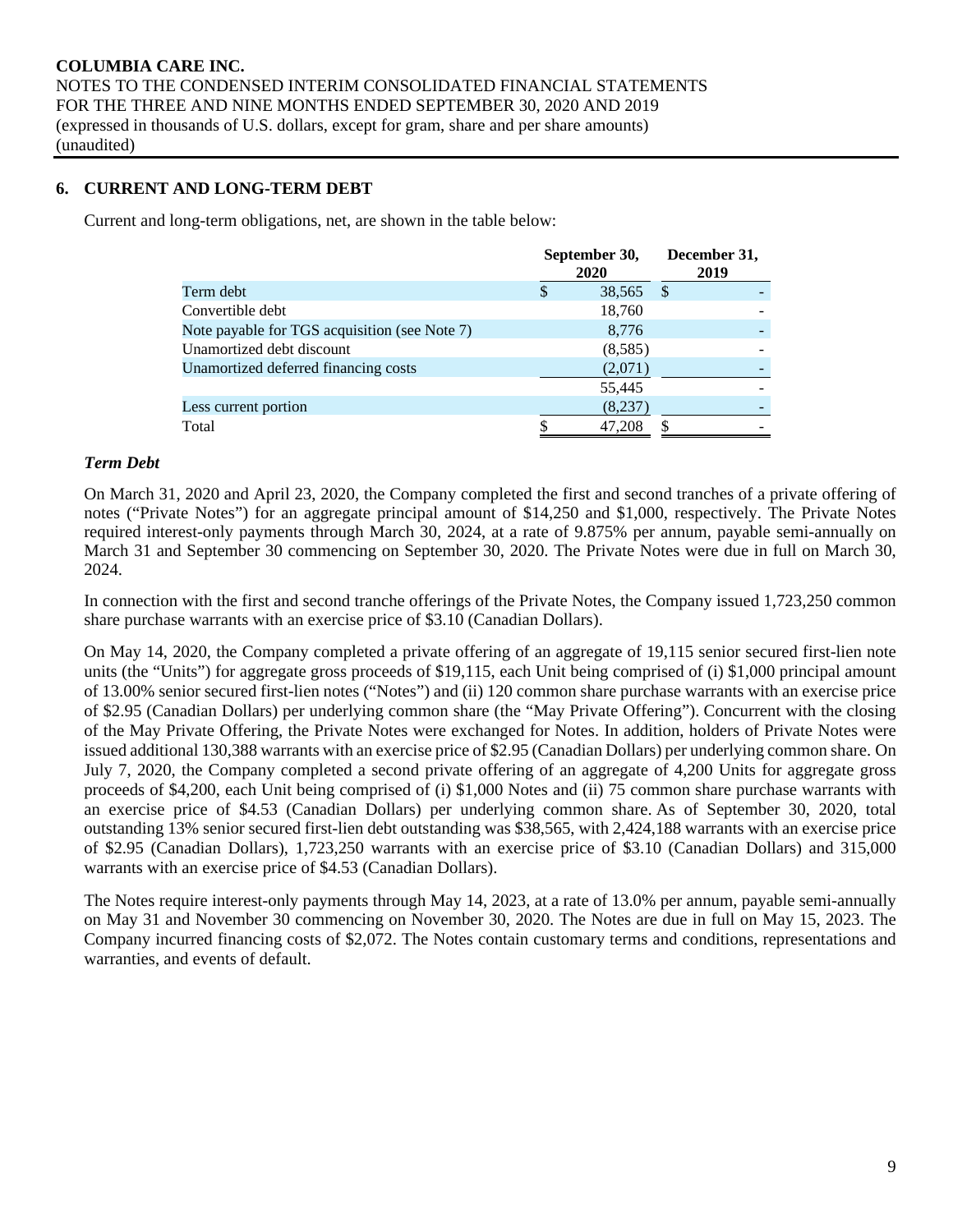Upon initial recognition, the Company recorded \$3,404 to equity reserves, reflecting the fair value of the warrants issued, with a corresponding reduction to the carrying value of the Notes. The debt discount will be amortized to interest expense over the term of the notes using the effective interest method.

During the three and nine months ended September 30, 2020, the Company recognized amortization expense of \$380 and \$503, respectively, related to the Notes.

The fair value of the warrants included in the private offering were calculated using the Black-Scholes model with the following assumptions:

| Expected volatility     | 80%      |
|-------------------------|----------|
| Expected term (years)   | 3.00     |
| Expected dividends      | $0.00\%$ |
| Risk-free interest rate | 0.50%    |

Volatility was estimated by using the average historical volatility of comparable companies from a representative peer group of publicly traded cannabis companies.

#### *Convertible Debt*

On June 19, 2020, the Company completed the first tranche of an offering of senior secured convertible notes ("Convertible Notes") for an aggregate principal amount of \$12,800. During July 2020, the Company completed subsequent tranches for an aggregate principal amount of \$5,960. As of September 30, 2020, total outstanding on the Convertible Notes was \$18,760. The Convertible Notes can be exchanged into common shares with a conversion price of \$3.79 (Canadian Dollars). For the purposes of determining the number of common shares issuable upon conversion, the principal amount of the Convertible Notes surrendered for conversion shall be deemed converted from U.S. Dollars into Canadian Dollars, using the end-of-day exchange rate published by the Bank of Canada upon notice of conversion.

The Convertible Notes require interest-only payments until December 19, 2023, at a rate of 5.0% per annum, payable semi-annually on June 30 and December 31 commencing on December 31, 2020. The Convertible Notes are due in full on December 19, 2023. The Company incurred financing costs of \$175.

The Company determined that the Convertible Notes represent an obligation to issue a variable number of shares for a variable amount of liability, as the amount of the liability to be settled depends on the applicable foreign exchange rate at the date of settlement. In accordance with IAS 32, a conversion feature within a financial instrument to issue a variable number of equity units fails to meet the definition of equity. Accordingly, such a conversion feature must be accounted for as an embedded derivative liability and measured at fair value with changes in fair value recognized in the consolidated statements of operations. Upon initial recognition, the Company recorded a derivative liability of \$5,364 within other long-term liabilities in the condensed interim consolidated statements of financial position and a corresponding debt discount, reflected as a reduction to the carrying value of the Convertible Notes. The debt discount will be amortized over the term of the Convertible Notes. Refer to Note 16 for details regarding fair value measurement. During the three and nine months ended September 30, 2020, the Company recognized amortization expense of \$395 and \$395, respectively, related to the Convertible Notes. During the three months ended September 30, 2020, the fair value of the derivative increased by \$2,556 and is recorded in other expense in the consolidated statement of operations.

# **7. ACQUISITIONS**

# *The Green Solution*

On September 1, 2020, the Company acquired (the "TGS Transaction") a 100% ownership interest in TGS Global, LLC ("TGS Global"), TGS Colorado Management, LLC, and Beacon Holdings, LLC (collectively, the "Acquiree" or "TGS").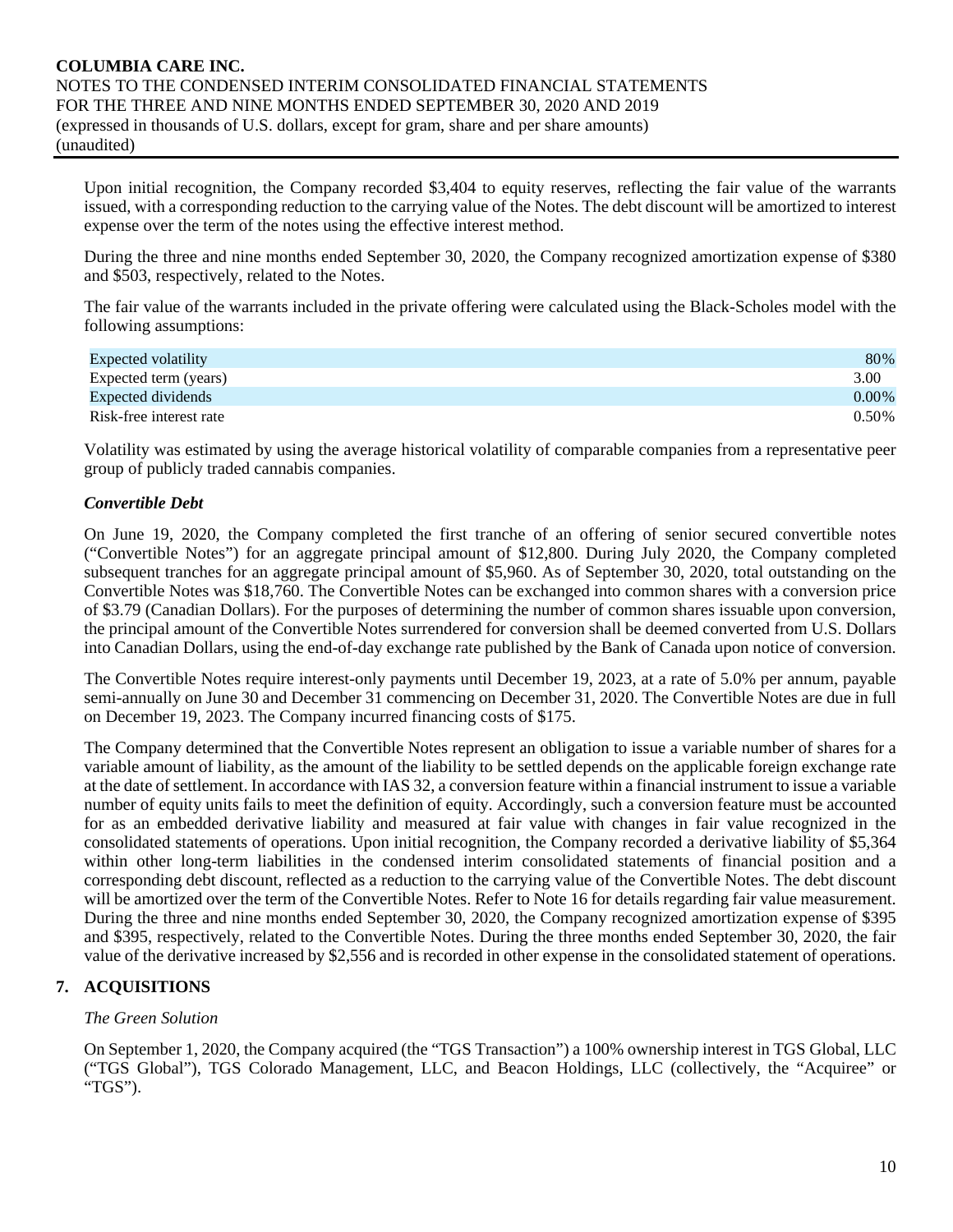TGS Global was formed in October 2010 for the purpose of selling recreational and related cannabis products in the state of Colorado. TGS Global owns and operates vertically integrated cultivation facilities, manufacturing facilities and retain dispensaries in the state of Colorado. The Company executed the TGS Transaction in order to continue to grow revenues; expand its cultivation facilities, manufacturing facilities and dispensaries; and penetrate the Colorado market.

The aggregate purchase price for the TGS Transaction, being \$143,581 (the "Transaction Price") consisted of; \$200 in cash consideration, \$8,170 in promissory notes ("Closing Promissory Notes"), \$108,766 in equity purchase consideration ("Closing Shares"), and contingent consideration ("Milestone Shares") of \$26,445. Equity purchase consideration comprised 33,222,900 common shares of which 32,955,987 were issued on September 1, 2020 and the remaining 266,913 common shares are to be issued during the fourth quarter of 2020. The Closing Promissory Notes were issued with a debt discount of \$606 and require monthly interest payments at a rate of 9.0% per annum. The Closing Promissory Notes require principal payments of \$3,750, \$3,750 and \$1,276 are due on January 1, 2021, April 1, 2021 and July 1, 2021, respectively.

The following table summarizes the fair value of total consideration transferred and the fair value of each major class of consideration for TGS:

| <b>Consideration transferred</b>                          |            |
|-----------------------------------------------------------|------------|
| Cash consideration                                        | <b>200</b> |
| Closing promissory notes                                  | 8,170      |
| Closing Shares to the Company                             | 108,766    |
| Milestone Shares after closing (contingent consideration) | 26,445     |
| Total unadjusted purchase price                           | 143,581    |
| Less: Cash acquired                                       | (3,203)    |
| Total purchase price                                      | 140,378    |

Recognized amounts of identifiable assts acquired and liabilities assumed, less cash assumed:

#### **Purchase price allocation**

| Assets acquired:                               |           |
|------------------------------------------------|-----------|
| Accounts receivable                            | \$<br>367 |
| Inventory                                      | 11,177    |
| <b>Biological</b> assets                       | 14,912    |
| Prepaid expenses and other current assets      | 796       |
| Property and equipment                         | 11,838    |
| Right of use assets                            | 81,206    |
| Long-term deposits                             | 2,174     |
| Goodwill                                       | 90,434    |
| Intangible assets                              | 94,302    |
| Accounts payable                               | (5,205)   |
| Accrued expenses and other current liabilities | (20, 944) |
| Note payable                                   | (16, 855) |
| Lease liabilities                              | (95, 954) |
| Deferred tax liabilities                       | (27, 870) |
| Consideration transferred                      | 140,378   |

The purchase price allocations for the TGS Transaction reflects various fair value estimates and analyses, which are subject to change within the respective measurement periods. The primary areas of the purchase price allocations that are subject to change relate to the fair values of certain tangible assets, the valuation of intangible assets acquired and residual goodwill. The Company expects to continue to obtain information to assist in determining the fair value of the net assets acquired at each acquisition date during the measurement periods. Measurement period adjustments that the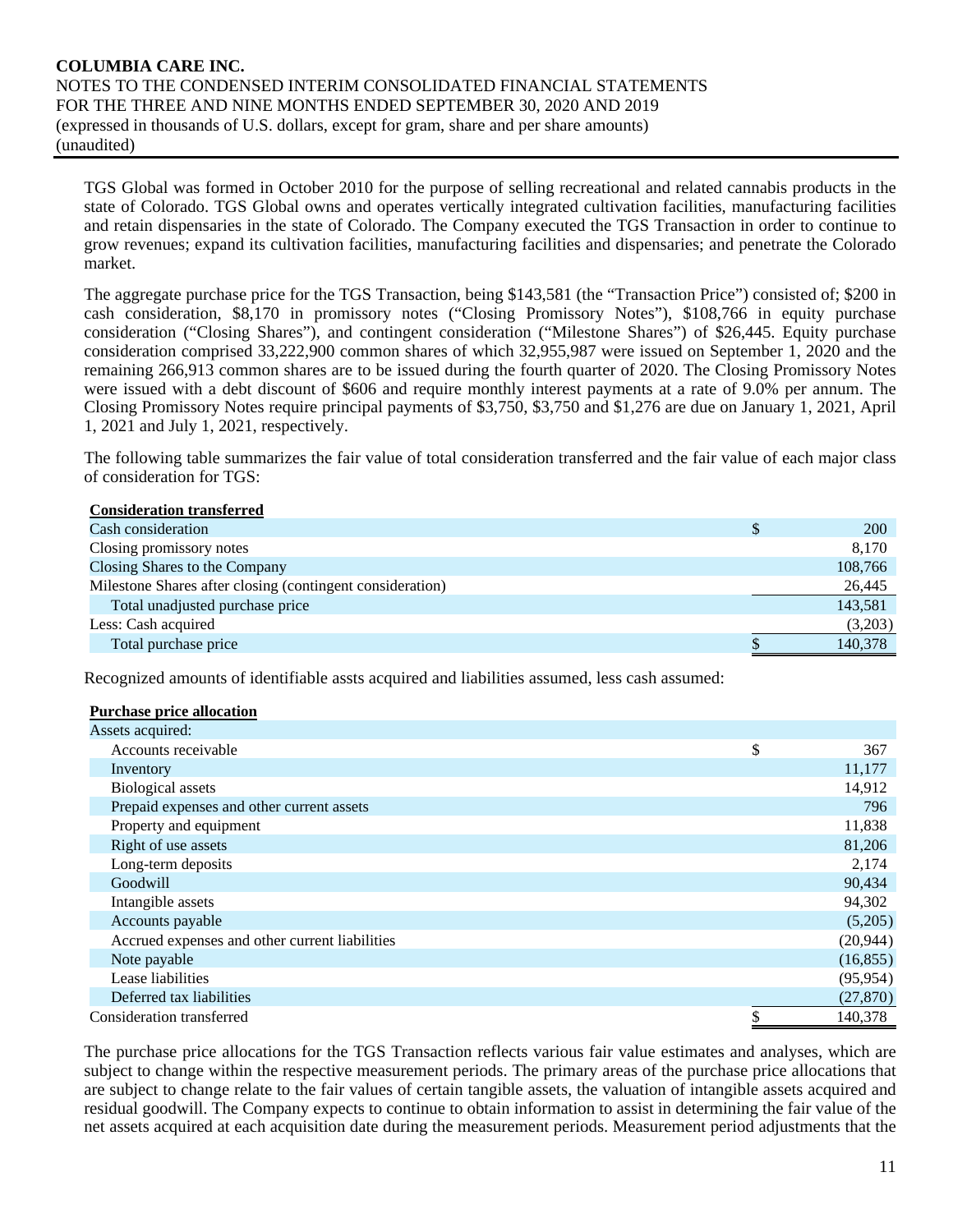Company determines to be material will be applied retrospectively to the period of acquisition in the Company's consolidated financial statements, and, depending on the nature of the adjustments, other periods subsequent to the period of acquisition could also be affected. The Company expects to finalize the accounting for the TGS Transaction between October 1, 2020 and December 31, 2020.

The contingent consideration was estimated considering certain metrics which consist of revenue and EBITDA targets for the fiscal year ending December 31, 2020, subject to the terms and conditions set forth in the Membership Interest Purchase Agreement ("MIPA") entered into by the Company in connection with the TGS Transaction. The Sellers will receive common shares (the "Milestone Shares") of the Company upon achievement of aforementioned targets no later than ten business days following the date on which the Acquiree's audited consolidated financial statements for the fiscal year ending December 31, 2020 are issued. The fair value of the contingent consideration was estimated by an independent valuation firm, based upon management's projections of revenue and EBITDA margin, by applying a probability weighted expected return method ("PWERM") analysis. This fair value measurement was based on significant inputs that are not observable in the market, and represent a level 3 fair value measurement, including those relating to discount factors and probabilities of achievement of the related milestones. A 15% discount was applied, to derive a discounted probability-adjusted earnout of \$30,880. The Company then applied a discount for lack of marketability rate of 6% for a net fair value of contingent consideration of \$26,445. An estimated range of outcomes has been deemed indeterminable by the Company.

The Company determined the estimated fair value of the acquired working capital, and identifiable intangible assets and goodwill after review and consideration of relevant information including discounted cash flow analyses, market data and management's estimates, prepared by an independent valuation firm. The estimated fair value of acquired working capital was determined to approximate carrying value.

For leases acquired, the Company measured the lease liability at the present value of the remaining lease payments, as if the acquired lease were a new lease at the acquisition date. The Company measured the right-of-use asset at the same amount as the lease liability, adjusted to reflect favorable or unfavorable terms of the lease when compared with market terms.

The goodwill arising from the TGS Transaction consists of expected synergies from combining operations of the Company and Acquiree, and intangible assets not qualifying for separate recognition such as formulations, proprietary technologies and acquired know-how. None of the goodwill will be deductible for tax purposes.

The Acquiree's state licenses, trade name and wholesale customers represented identifiable intangible assets acquired in the amounts of \$66,777, \$27,475 and \$50, respectively, which were determined to have definite useful lives of 10, 10 and 5 years, each respectively.

In conjunction with the TGS Transaction, the Company expensed \$318 of acquisition-related costs, which have been included in selling, general and administrative expenses on the Company's statement of comprehensive income. The Acquiree acquisition-related costs in the amount of \$1,482 were expensed in the Acquiree's pre-acquisition consolidated financial statements.

Since the closing date of the TGS Transaction, \$9,493 of revenue and \$807 of profit of the Acquiree have been included in the consolidated statement of operations for the three and nine months ended September 30, 2020.

# *CannAscend Agreement*

On October 25, 2018, the Company, CannAscend Alternative, LLC ("CAA"), and CannAscend Alternative Logan, LLC ("CAA Logan") entered into a Membership Purchase Option Agreement (the "CannAscend Option Agreement"). CAA and CAA Logan are both Ohio-based limited liability companies that operate dispensaries (collectively the "Target Companies"). Under the terms of the CannAscend Option Agreement, the Company purchased an exclusive option to acquire all outstanding membership interests (the "CannAscend Option") of the Target Companies during the period commencing on the first anniversary (the "Commencement Date") of the date upon which all four of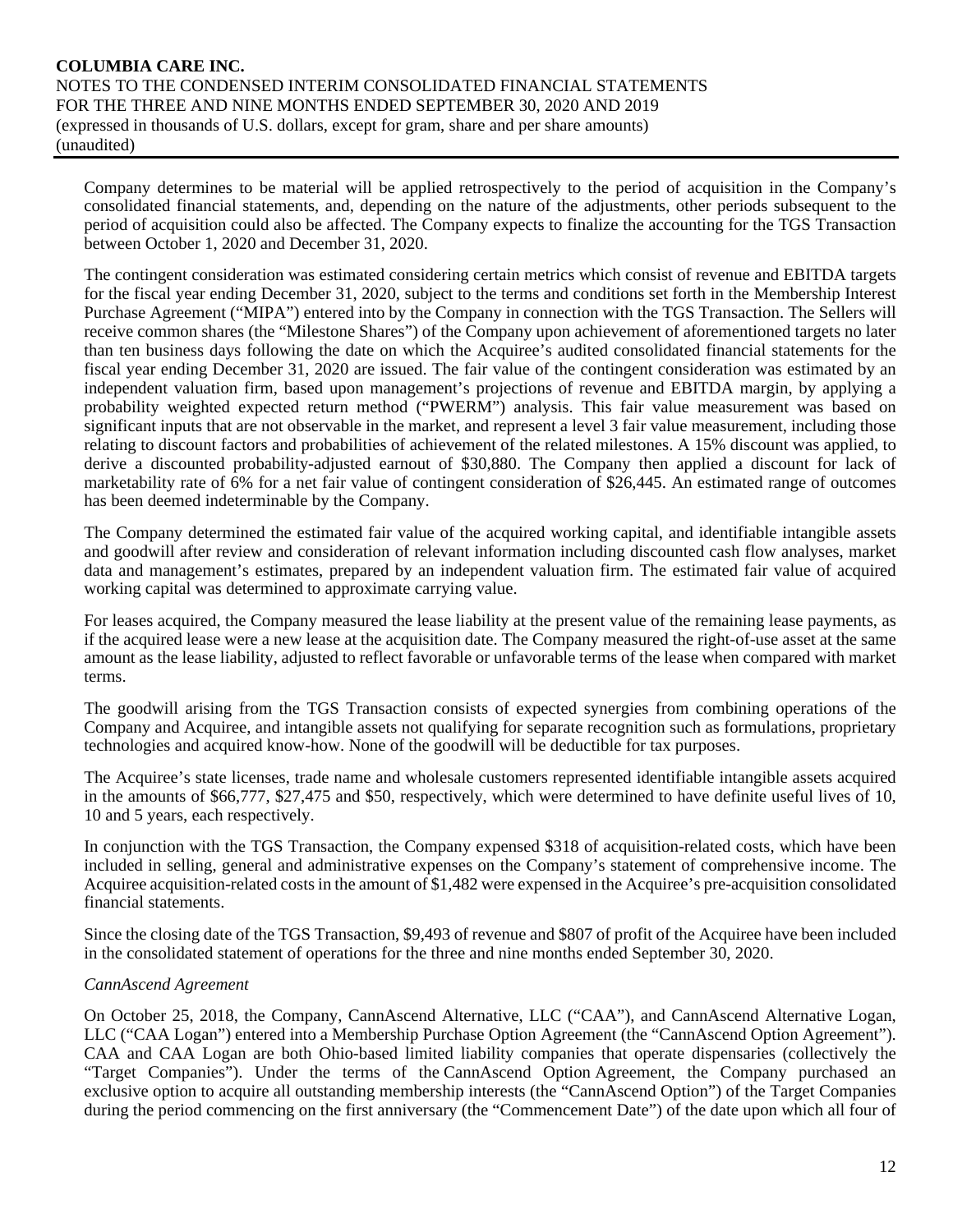the dispensaries operated by the Target Companies have been issued certificates of operation under Ohio's Medical Marijuana Control Program and are operational, which occurred in December 2019, and expiring on the 30th day following said Commencement Date ("CannAscend Option Period").

The price for the CannAscend Option Agreement was approximately \$4,124 ("CannAscend Option Deposit"). The CannAscend Option Deposit made by the Company is non-refundable. If the Company exercises the CannAscend Option, the Company will pay a purchase price of \$14,150, subject to reduction as provided in the CannAscend Option Agreement. The Company has recorded the \$4,124 of the CannAscend Option Deposit paid as long-term deposits on the condensed interim consolidated statement of financial position at September 30, 2020 and December 31, 2019.

As part of the CannAscend Option Agreement, the Company entered into an escrow agreement with the Target Companies and deposited \$12,026 into an escrow account. As of September 30, 2020 and December 31, 2019, the escrow deposit account had a balance of \$10,026 and is recorded as restricted cash on the condensed interim consolidated statement of financial position.

The Company issued a revolving loan to the Target Companies (the "CannAscend Revolving Loan"), with a principal amount to not exceed \$13,000 (the "CannAscend Loan Amount"). The CannAscend Revolving Loan is evidenced by a secured promissory note of the Target Companies (the "CannAscend Note Receivable"), which bears interest at the rate of 7% per annum and matures upon the occurrence of any of the following: a) providing notice to the borrower of an event of default; b) 36 months after the last advance made by the lender to borrower as provided in the CannAscend Revolving Loan Agreement, or c) 90 days after the termination of the CannAscend Option Agreement. As of September 30, 2020, and December 31, 2019, the Company recorded a balance of \$10,992 and \$10,895, respectively, in notes receivable on the condensed interim consolidated statements of financial position related to the balance outstanding from the Target Companies related to the CannAscend Revolving Loan. As of September 30, 2020 and December 31, 2019, outstanding interest on the CannAscend Revolving Loan is \$645 and \$545, respectively, which is in other noncurrent assets on the condensed interim consolidated statements of financial position.

To secure the obligations of the Target Companies to the Company under the CannAscend Revolving Loan Agreement and the CannAscend Note Receivable, the Company entered into a Security Agreement dated as of October 25, 2018 (the "CannAscend Security Agreement"), pursuant to which the Target Companies granted to the Company a first-priority lien on and security interest in all personal property of the Target Companies.

If the Company does not exercise the CannAscend Option on or prior to the date that is 30 days following the end of the CannAscend Option Period, the CannAscend Loan Amount will be payable to the Company in 90 days.

#### *Corsa Verde Agreement*

On April 2, 2019, the Company and Corsa Verde, LLC ("Corsa Verde") entered into a Membership Purchase Option Agreement (the "Corsa Verde Option Agreement"). Corsa Verde is an Ohio-based limited liability company that processes medical marijuana. Under the terms of the Corsa Verde Option Agreement, the Company purchased an exclusive option to acquire all outstanding membership interests (the "Corsa Verde Option") of Corsa Verde within ten days following the receipt of regulatory approval.

The price for the Corsa Verde Option Agreement was approximately \$125 ("Corsa Verde Option Deposit"). If the Company exercises the Corsa Verde Option, the Company will pay a purchase price of \$2,747, subject to reduction as provided in the Corsa Verde Option Agreement. The Company has recorded the \$125 of the Corsa Verde Option Deposit paid as long-term deposits on the condensed interim consolidated statements of financial position as of September 30, 2020 and December 31, 2019. As part of the Corsa Verde Option Agreement, the Company entered into an escrow agreement with Corsa Verde and deposited \$1,123 into the escrow account. As of September 30, 2020 and December 31, 2019, the escrow deposit account had a balance of \$1,123 and is recorded as restricted cash on the condensed interim consolidated statement of financial position.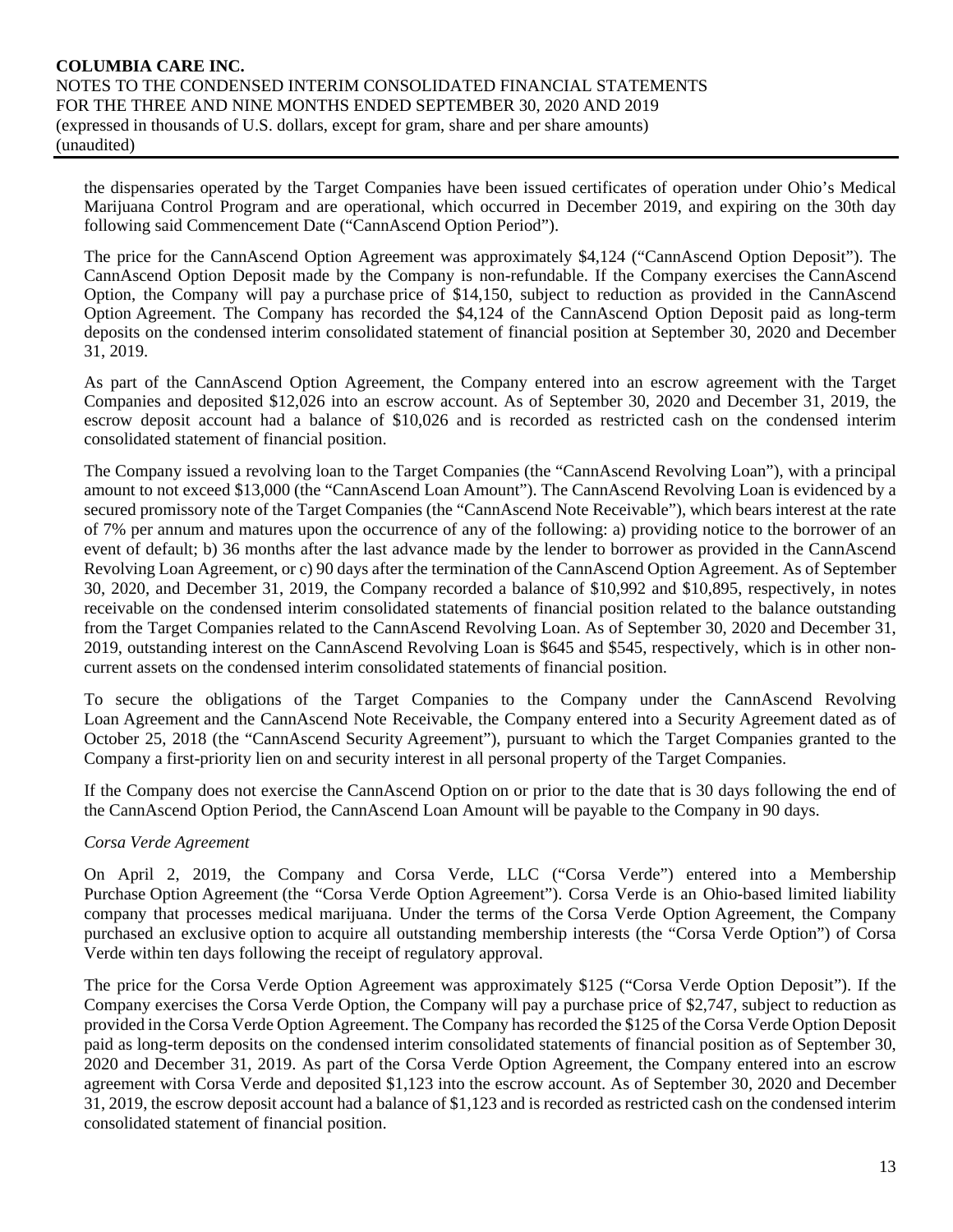The Company provided a revolving loan to Corsa Verde (the "Revolving Loan"), with the principal amount to not exceed \$2,000 (the "Loan Amount"). The Corsa Verde Revolving Loan is evidenced by a secured promissory note of Corsa Verde (the "Corsa Verde Note Receivable"), which bears interest at the rate of 7% per annum and matures upon the occurrence of any of the following: a) providing notice to the borrower of an event of default; b) 36 months after the last advance made by the lender to borrower as provided in the Corsa Verde Revolving Loan Agreement, or c) 90 days after the termination of the Corsa Verde Option Agreement. As of September 30, 2020 and December 31, 2019, the Company had a balance of \$1,712 and \$1,493, respectively, in notes receivable on the condensed interim consolidated statements of financial position related to the balance outstanding from Corsa Verde related to the Corsa Verde Revolving Loan. As of September 30, 2020 and December 31, 2019, outstanding interest on the Corsa Verde Revolving Loan is \$116 and \$27, respectively, which is in other non-current assets on the condensed interim consolidated statements of financial position.

To secure the obligations of Corsa Verde to the Company under the Corsa Verde Revolving Loan Agreement and the Corsa Verde Note Receivable, the Company entered into a Security Agreement dated as of April 2, 2019 (the "Corsa Verde Security Agreement"), pursuant to which Corsa Verde granted to the Company a first-priority lien on and security interest in all personal property of Corsa Verde.

If the Company does not exercise the Corsa Verde Option on or prior to the date that is 30 days following the end of the Corsa Verde Option Period, the Corsa Verde Loan Amount will be payable to the Company in 90 days.

The Corsa Verde Option Deposit made by the Company is non-refundable.

#### *Project Cannabis Agreement*

During September 2020, the Company signed a definitive purchase agreement to purchase Project Cannabis, a cannabis company based in Los Angeles, California, for approximately \$57,000 in common stock and approximately \$12,000 in cash from proceeds of a concurrent sales of Project Cannabis' real estate assets.

# **8. RELATED PARTY TRANSACTIONS**

#### *Key management personnel*

Key management personnel include those persons having authority and responsibility for planning, directing and controlling the activities of the Company as a whole. The Company has determined that key management personnel consist of executive and non-executive members of the Company's board of directors and corporate officers and/or companies controlled by those individuals.

Remuneration attributed to key management personnel during the three and nine months ended September 30, 2020 and 2019, are summarized in the table below:

|                           | <b>Three Months Ended</b> |  |                       | <b>Nine Months Ended</b> |                       |  |                       |  |  |
|---------------------------|---------------------------|--|-----------------------|--------------------------|-----------------------|--|-----------------------|--|--|
|                           | September 30,<br>2020     |  | September 30,<br>2019 |                          | September 30,<br>2020 |  | September 30,<br>2019 |  |  |
| Salaries and benefits     | 1.091                     |  | 1.045                 |                          | 3.403                 |  | 2,956                 |  |  |
| Equity-based compensation | 8.157                     |  | 14.758                |                          | 18.575                |  | 17.114                |  |  |
|                           | 9.248                     |  | 15,803                |                          | 21,978                |  | 20,070                |  |  |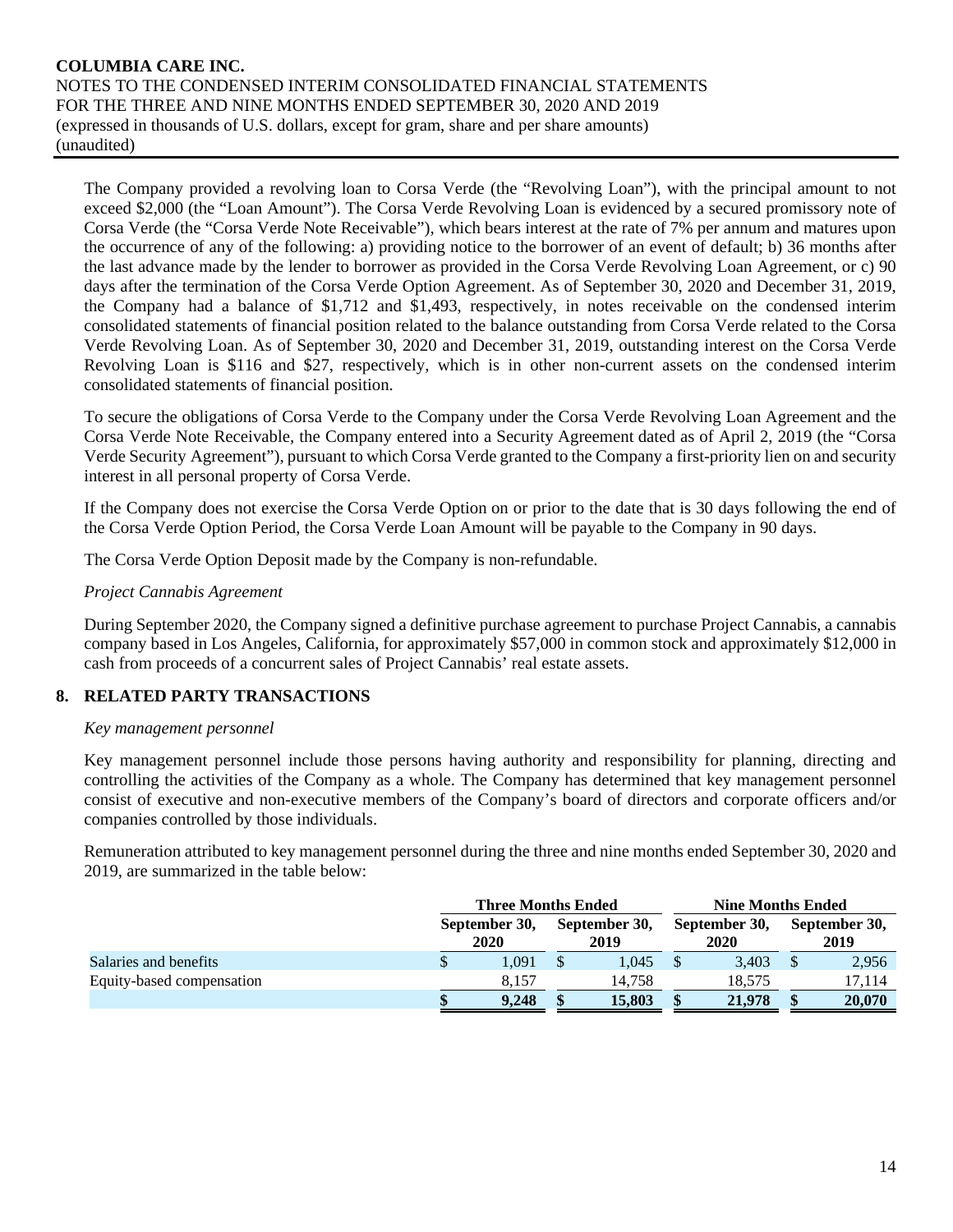# **9. PROPERTY AND EQUIPMENT**

Property and equipment and related depreciation are summarized in the table below:

|                                     | September 30,<br>2020 |   | December 31,<br>2019 |
|-------------------------------------|-----------------------|---|----------------------|
| Land and buildings                  | \$<br>3,751           | S | 4,055                |
| Furniture and fixtures              | 5,793                 |   | 3,121                |
| Equipment                           | 20,924                |   | 13,596               |
| Computers and software              | 1,623                 |   | 1,273                |
| Leasehold improvements              | 83,817                |   | 56,900               |
| Construction in process             | 26,644                |   | 41,740               |
| Total property and equipment, gross | 142,552               |   | 120,685              |
| Less: Accumulated depreciation      | (26,529)              |   | (16, 651)            |
| Total property and equipment, net   | 116,023               |   | 104,034              |

A reconciliation of the beginning and ending balances of property and equipment are summarized in the tables below:

|                                  | <b>Land and</b><br>buildings | <b>Furniture</b><br>and fixtures |  | Equipment | Computers<br>and software |       | Leasehold<br><i>improvements</i> |         | <b>Construction</b><br>in process | <b>Total</b> |
|----------------------------------|------------------------------|----------------------------------|--|-----------|---------------------------|-------|----------------------------------|---------|-----------------------------------|--------------|
| Cost                             |                              |                                  |  |           |                           |       |                                  |         |                                   |              |
| As of December 31, 2019          | \$<br>4.055                  | 3.121                            |  | 13.596    | S                         | 1.273 |                                  | 56,900  | 41.740                            | 120.685      |
| <b>Additions</b>                 | 2.767                        | 596                              |  | 1,968     |                           | 295   |                                  | 5,968   | 15.575                            | 27,169       |
| Business acquisitions            | 22                           | 1,436                            |  | 1,793     |                           | 117   |                                  | 8,063   | 407                               | 11,838       |
| <b>Disposals</b>                 | (3,093)                      |                                  |  |           |                           |       |                                  | (1,714) | (7,935)                           | (12,742)     |
| Included in assets held for sale |                              | (55)                             |  | (376)     |                           | (132) |                                  | (3,835) |                                   | (4,398)      |
| <b>Transfers</b>                 |                              | 695                              |  | 3.943     |                           | 70    |                                  | 18.435  | (23, 143)                         |              |
| Balance of September 30, 2020    | 3,751                        | 5,793                            |  | 20,924    |                           | 1,623 |                                  | 83,817  | 26,644                            | 142,552      |

|                                  | <b>Land and</b><br>buildings |         | <b>Furniture</b><br>and fixtures |  | Equipment |  | Computers<br>and software |  | <b>Leasehold</b><br><i>improvements</i> | Construction<br>in process |                                | <b>Total</b> |
|----------------------------------|------------------------------|---------|----------------------------------|--|-----------|--|---------------------------|--|-----------------------------------------|----------------------------|--------------------------------|--------------|
| <b>Accumulated depreciation</b>  |                              |         |                                  |  |           |  |                           |  |                                         |                            |                                |              |
| As of December 31, 2019          | (154)                        | - \$    | (721)                            |  | (3,410)   |  | (321)                     |  | (12,045)                                |                            | $\qquad \qquad \longleftarrow$ | (16, 651)    |
| Depreciation                     | (36)                         |         | (597)                            |  | (2,672)   |  | (230)                     |  | (6,767)                                 |                            |                                | (10, 302)    |
| Disposals                        |                              |         |                                  |  |           |  |                           |  |                                         |                            |                                |              |
| Included in assets held for sale |                              |         |                                  |  | 25        |  | 16                        |  | 366                                     |                            |                                | 415          |
| Balance of September 30, 2020    | 190)                         | (1,310) |                                  |  | (6.057)   |  | (535)                     |  | (18, 437)                               |                            |                                | (26, 529)    |

|                              | Land and<br>buildings | <b>Furniture</b><br>and fixtures |       | Equipment |        | Computers<br>and software |       | Leasehold<br>improvements |           | Construction<br>in process |          | <b>Total</b> |
|------------------------------|-----------------------|----------------------------------|-------|-----------|--------|---------------------------|-------|---------------------------|-----------|----------------------------|----------|--------------|
| Cost                         |                       |                                  |       |           |        |                           |       |                           |           |                            |          |              |
| As of December 29, 2018      | 8,000                 |                                  | 995   |           | 5.292  |                           | 435   |                           | 23.371    |                            | 12.650   | 50.743       |
| <b>Additions</b>             | 1,097                 |                                  | 427   |           | 1,812  |                           | 318   |                           | 3,709     |                            | 82,488   | 89,851       |
| Disposals                    | (5,042)               |                                  | (129) |           |        |                           | (6)   |                           | (12, 333) |                            | (2,399)  | (19,909)     |
| <b>Transfers</b>             |                       |                                  | 1.828 |           | 6.492  |                           | 526   |                           | 42,153    |                            | (50,999) |              |
| Balance of December 31, 2019 | 4,055                 |                                  | 3,121 |           | 13,596 |                           | 1,273 |                           | 56,900    |                            | 41,740   | 120.685      |

|                                 | <b>Land and</b><br>buildings |       | <b>Furniture</b><br>and fixtures | Equipment | Computers<br>and software | Leasehold<br>improvements | Construction<br>in process | <b>Total</b> |
|---------------------------------|------------------------------|-------|----------------------------------|-----------|---------------------------|---------------------------|----------------------------|--------------|
| <b>Accumulated depreciation</b> |                              |       |                                  |           |                           |                           |                            |              |
| As of December 29, 2018         |                              | (427) | (521)                            | (1,798)   | (164)                     | $(8,039)$ \$              |                            | (10, 949)    |
| Depreciation                    |                              | (144) | (263)                            | (1,612)   | (159)                     | (5,970)                   |                            | (8, 148)     |
| Disposals                       |                              | 417   | 63                               | -         |                           | 1,964                     |                            | 2,446        |
| Balance of December 31, 2019    |                              | 154)  | 721                              | (3, 410)  | (321)                     | (12, 045)                 |                            | (16, 651)    |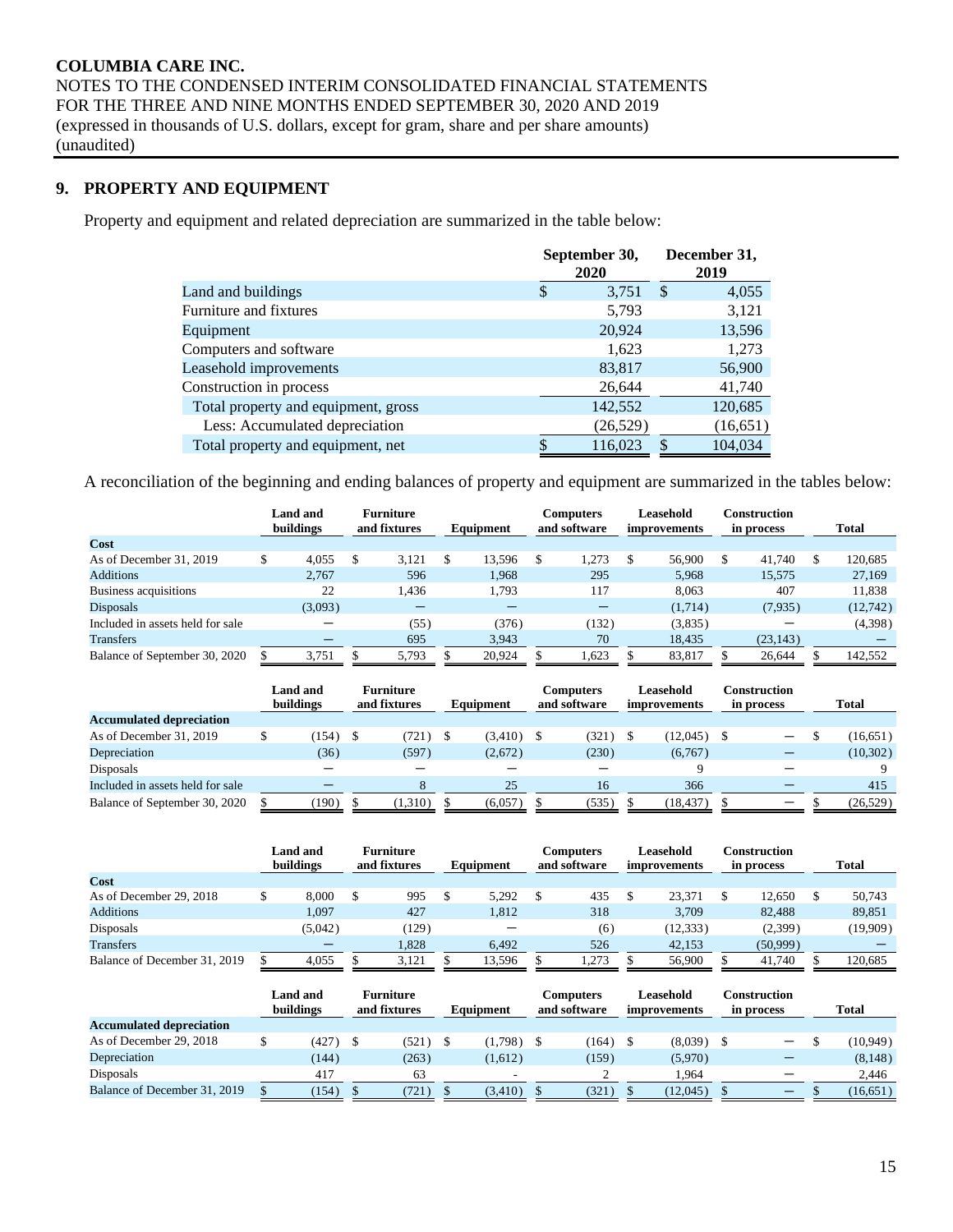Total depreciation expense for the three months ended September 30, 2020 and 2019, was \$3,715 and \$2,326, respectively, which included \$2,297 and \$1,159 recognized as production costs, respectively, and \$1,418 and \$1,167 recognized as operating expenses in the condensed consolidated statements of operations, respectively. Total depreciation expense for the nine months ended September 30, 2020 and 2019, was \$10,302 and \$5,468, which included \$6,187 and \$3,099 recognized as production costs, respectively, and \$4,115 and \$2,369 recognized as operating expenses in the condensed consolidated statements of operations, respectively.

During the third quarter of 2020, the Company closed on a sale leaseback transaction in which two properties located in New Jersey sold for \$12,385, which was approximately the cost of the properties. Included in the agreement, the Company is expected to complete tenant improvements related to these properties, for which the landlord has agreed to provide a tenant improvement allowance.

The right of use assets related to these properties were reduced by \$360 which represents the unretained portion of the assets carrying amount. The remaining gain associated with this sale-leaseback was immaterial.

# **10. PROMISSORY NOTES RECEIVABLES**

#### *9244 Balboa Blvd., LLC ("Balboa")*

During the year ended December 31, 2019, Focused Health LLC ("Focused Health"), a consolidated subsidiary of the Company, entered into a lease agreement with Balboa and simultaneously issued a secured promissory note ("Balboa Note") with a principal amount of \$2,420. The Balboa Note is secured by the land and building of the leased premises and bears interest at a rate of 4.5%. The Company's principal and interest repayments are offset by the Company's rent payment obligations under the lease agreement with Balboa. The Balboa Note matures in April 2044. The balance outstanding as of September 30, 2020, is \$2,343 of which \$57 is recorded in prepaid expenses and other current assets and \$2,286 is recorded in notes receivable on the condensed interim consolidated statements of financial position. The balance outstanding as of December 31, 2019, is \$2,384 of which \$55 is recorded in prepaid expenses and other current assets and \$2,329 is recorded in notes receivable on the condensed interim consolidated statements of financial position.

# **11. SHAREHOLDERS' EQUITY**

#### Pre-RTO

#### *Common Units*

Prior to the Acquisition Date, Columbia Care LLC was authorized to issue an unlimited number of common units without par value. On the Acquisition Date, Columbia Care LLC had  $14,639,112$  issued and outstanding common units and profit interests (15,482,850 on a fully-diluted basis). On the Acquisition Date common units and profit interests were converted into common shares and proportionate voting shares.

From December 30, 2018 through the Acquisition Date, the Company had the following equity activity:

- Issued 27,561 common units upon the conversion of principal and accrued interest on convertible debt of \$2,537.
- Issued 2,490 common units as unit issuance costs; and
- Warrants were exercised for 159,325 common units at an average per unit price of \$0.01 for \$2.

#### Post-RTO

From the Acquisition Date through December 31, 2019, the Company had the following equity activity:

In connection with the RTO, the Company converted 14,639,112 outstanding common units and profit interests into 34,563,850 common shares and 1,623,372.68 proportionate voting shares. The Company issued 19,077,096 common shares and 5,394,945 warrants with an exercise price of C\$10.35 exercisable for five years from the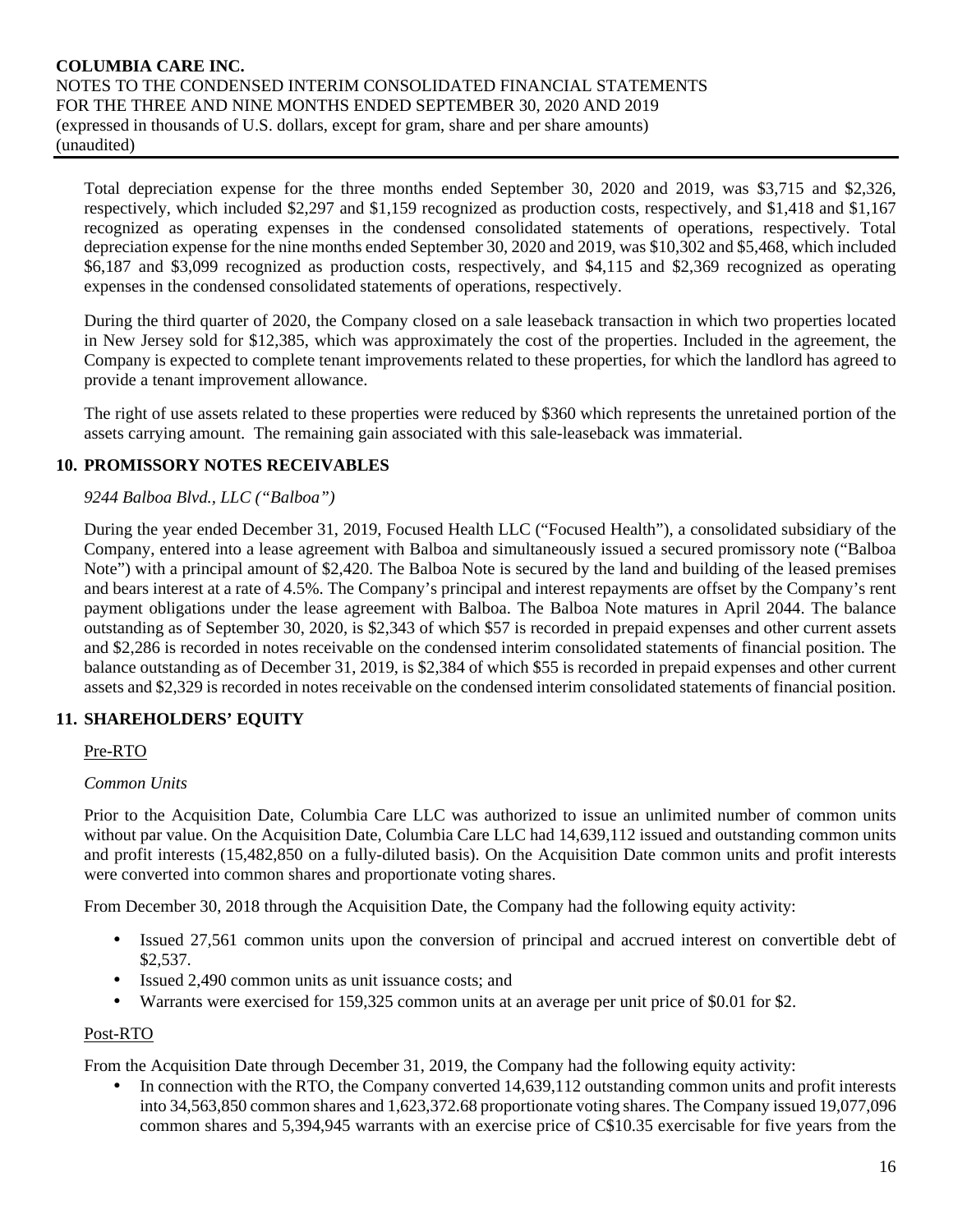date of issuance to existing shareholders of CGGC with a total fair value of \$131,264 (Note 3). The RTO resulted in a listing expense of \$11,071. The Company incurred share issuance costs of \$5,598 related to the RTO which is recognized as a reduction of share capital.

- On August 6, 2019, the Company completed its acquisition of the remaining minority interest in its Illinois operation. Total consideration consisted of \$4,400 of which \$2,950 was satisfied by the issuance of 621,239 common shares and the remaining \$1,450 is expected to be satisfied during 2020 with the issuance of additional common shares.
- Repurchased and cancelled 236,900 common shares with the use of \$1,015 proceeds under the Company's share repurchase program.
- In connection with the RTO and the issuance of Shares to employees, the Company withheld Shares that were previously issued to satisfy certain shareholders' U.S. federal income tax requirements and made a payment on their behalf in the amount of \$1,398. As a result, the Company retired 187,147 Shares.

From January 1, 2020 through September 30, 2020, the Company had the following equity activity:

- On March 31, 2020, the Company granted 4,911,305 time-based restricted stock units and 1,720,511 performance-based restricted stock units.
- On June 18, 2020, the Company completed its acquisition of the remaining minority interest in its Florida operation. Total consideration consisted of \$15,500 of which \$14,500 was satisfied by the issuance of 7,038,835 common shares and \$1,000 in cash.
- On August 12, 2020, 3,845,023 common share warrants were converted to 2,018,298 common shares in a cashless exercise.
- On September 1, 2020, the Company completed its acquisition of TGS and issued 32,955,987 common shares and 266,913 common shares are to be issued during the fourth quarter of 2020, see Note 7.
- On September 28, 2020, 174,000 common share warrants were exercised for proceeds of \$388.

# *Authorized Capital*

Authorized share capital of the Company consists of (i) an unlimited number of common shares without par (ii) an unlimited number of proportionate voting shares without par, and (iii) an unlimited number of preferred shares.

The Company's common shares and proportionate voting shares (together, the "Shares") have the same rights and are equal in all respects. The Company treats the Shares as if they were a single class.

#### *Conversion Rights and Transfers*

Issued and outstanding proportionate voting shares, including fractions thereof, may at any time, subject to certain conditions, at the option of the holder, be converted into common shares at a ratio of 100 common shares per proportionate voting share with fractional proportionate voting shares convertible into common shares at the same ratio. Further, the Company's board of directors may determine in the future that it is no longer advisable to maintain the proportionate voting shares as a separate class of shares and may cause all of the issued and outstanding proportionate voting shares to be converted into common shares at a ratio of 100 common shares per proportionate voting share with fractional proportionate voting shares convertible into common shares at the same ratio and the Company shall not be entitled to issue any additional proportionate voting shares thereafter.

The ability to convert proportionate voting shares into common shares is subject to certain conditions in order to maintain the Company's status as a foreign private issuer under U.S. securities laws. Unless otherwise waived by the Company, the right to convert the proportionate voting shares is subject to the condition that the aggregate number of Shares held of record, directly or indirectly, by residents of the United States (as determined in accordance with Rules 3b-4 and 12g3-2(a) under the Securities Exchange Act of 1934, as amended) may not exceed fifty percent (50%) of the aggregate number of Shares issued and outstanding after giving effect to such conversions.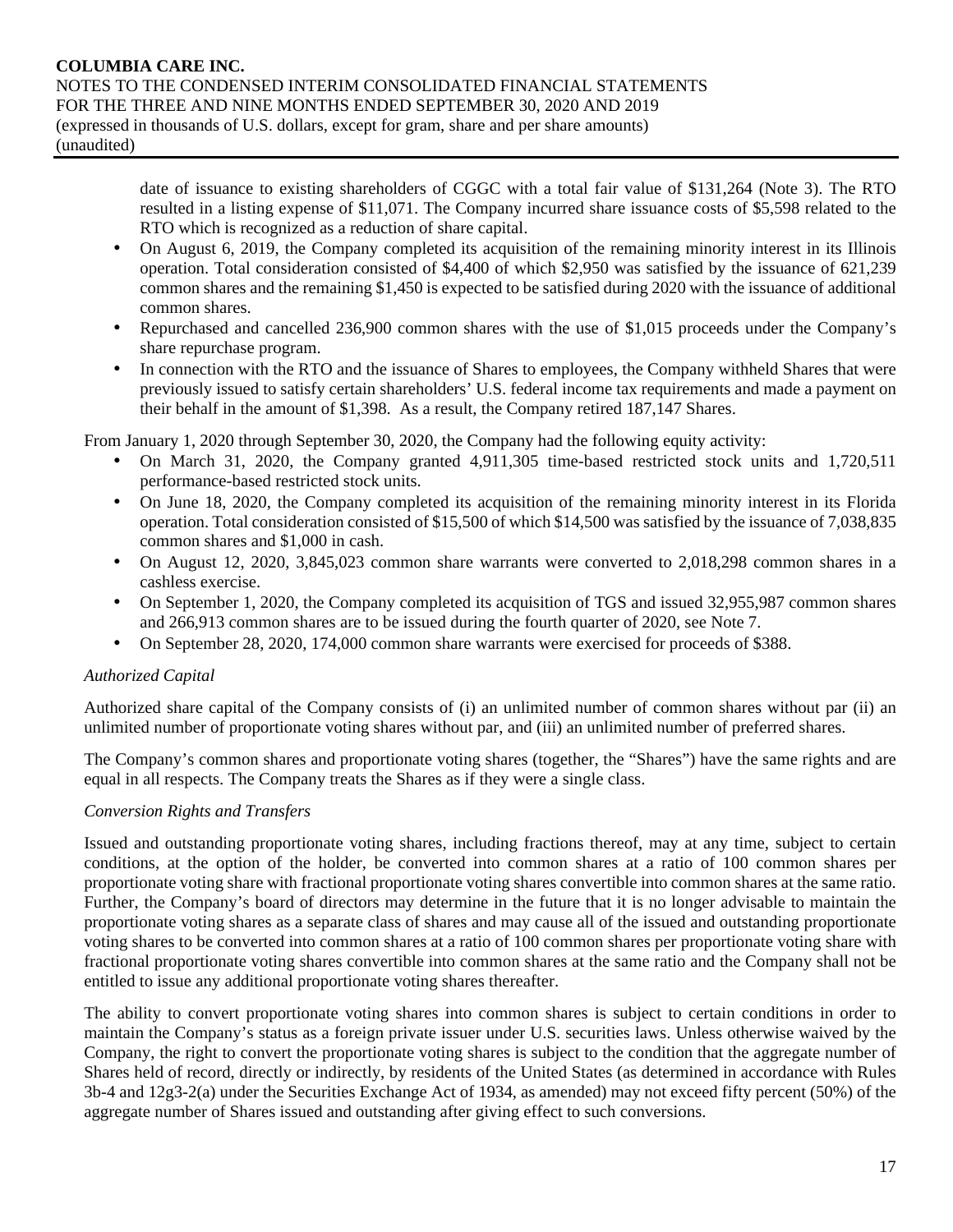#### *Rights*

Holders of Shares are entitled to one vote on all matters submitted to a vote of the Company's shareholders. Holders of Shares are entitled to receive dividends, as may be declared by the Company's board of directors. As of September 30, 2020, and December 31, 2019, no cash dividends had been declared or paid.

The table below details the changes in Shares outstanding by class:

|                                         | Common        | Proportionate<br><b>Voting Shares</b> | <b>Preferred</b> |
|-----------------------------------------|---------------|---------------------------------------|------------------|
|                                         | <b>Shares</b> | (as converted)                        | <b>Shares</b>    |
| <b>Balance at December 29, 2018</b>     |               |                                       |                  |
| Existing unitholders transfer           | 34,563,850    | 162, 337, 268                         |                  |
| Private placement                       | 19,077,096    |                                       |                  |
| Issuance of shares                      | 473,770       |                                       |                  |
| Minority buyouts                        | 621,239       |                                       |                  |
| Share conversion                        | 62,864,293    | (62, 864, 293)                        |                  |
| Cancellation of restricted stock awards |               | (119,995)                             |                  |
| Repurchase of shares                    | (424, 047)    |                                       |                  |
| <b>Balance at December 31, 2019</b>     | 117,176,201   | 99,352,980                            |                  |
| Issuance of shares                      | 34,003,209    |                                       |                  |
| Share conversion                        | 59,003,984    | (59,003,984)                          |                  |
| Warrants exercised                      | 2,192,298     |                                       |                  |
| Minority buyouts                        | 7,038,835     |                                       |                  |
| Cancellation of restricted stock awards |               | (34,216)                              |                  |
| Repurchase of shares                    | (6,772)       |                                       |                  |
| <b>Balance at September 30, 2020</b>    | 219,407,755   | 40,314,780                            |                  |

#### **12. WARRANTS**

As of September 30, 2020, outstanding equity-classified warrants to purchase common shares consisted of the following:

| Date Exercisable | <b>Number of Shares</b><br><b>Issued and Exercisable</b> |      | <b>Exercise Price</b><br>(Canadian Dollars) | <b>Expiration</b>     |
|------------------|----------------------------------------------------------|------|---------------------------------------------|-----------------------|
| May 8, 2018      | 921,753                                                  | - \$ | 5.71                                        | May 8, 2021           |
| October 1, 2018  | 648,783                                                  | -S   | 8.12                                        | October 1, 2025       |
| October 1, 2018  | 4,855,639                                                | - \$ | 8.12                                        | October 1, 2020       |
| October 17, 2018 | 809,272                                                  | - \$ | 8.12                                        | October 17, 2020      |
| November 7, 2018 | 2,427,818                                                | - \$ |                                             | 8.12 November 7, 2020 |
| June 30, 2019    | 5,394,945                                                | - \$ | 10.35                                       | April 26, 2024        |
| March 31, 2020   | 1,610,250                                                | - \$ | 3.10                                        | March 31, 2023        |
| April 23, 2020   | 113,000                                                  | -\$  | 3.10                                        | April 23, 2023        |
| May 14, 2020     | 2,250,188                                                | - \$ | 2.95                                        | May 14, 2023          |
| July 7, 2020     | 315,000                                                  | - \$ | 4.53                                        | July 7, 2023          |
|                  | 19.346.648                                               | -\$  | 7.52                                        |                       |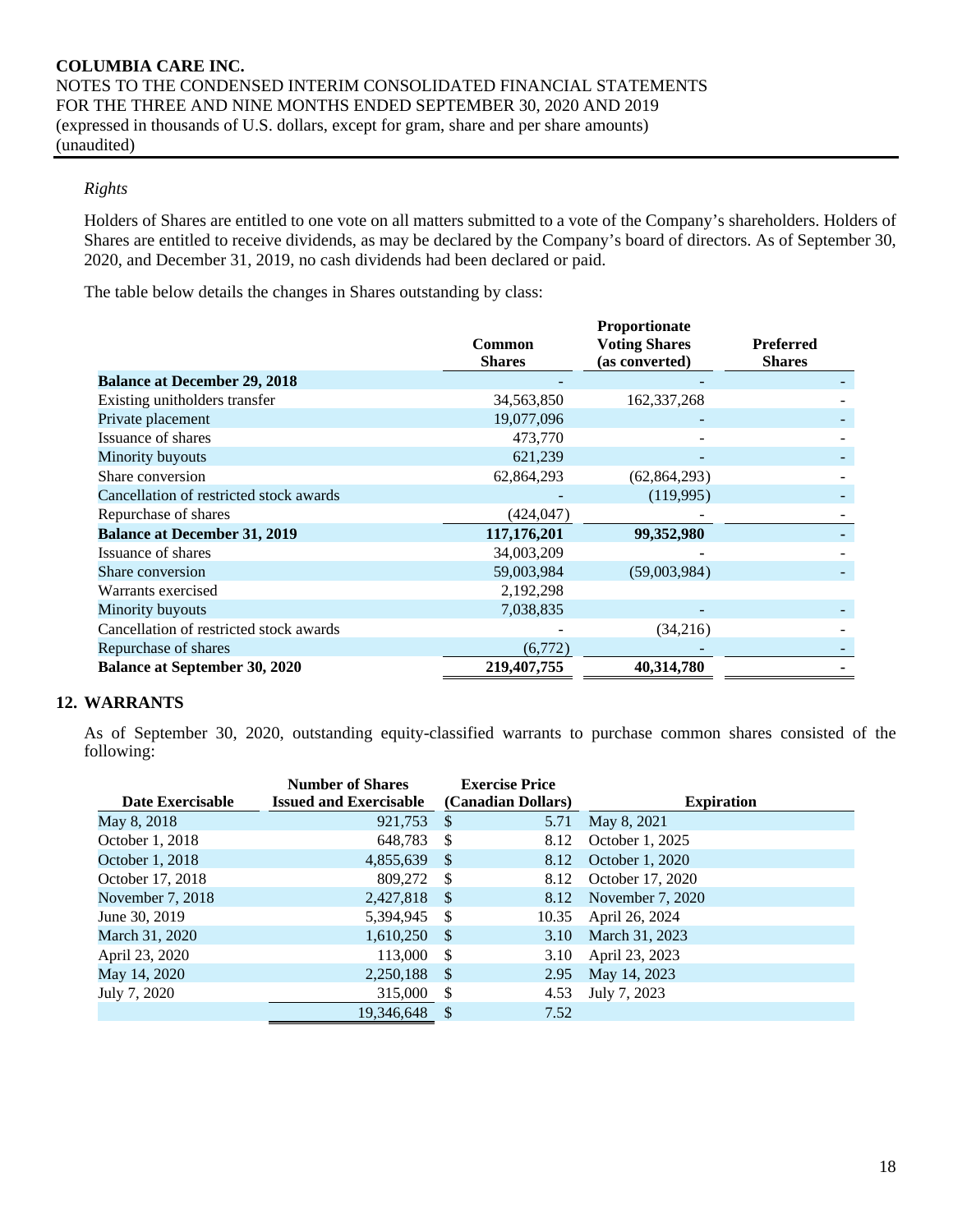Warrant activity for each reporting period is summarized in the table below:

|                                         | <b>Shares</b>         |                                                                 |                          | <b>Units</b>          |    |                                                      |  |  |  |  |
|-----------------------------------------|-----------------------|-----------------------------------------------------------------|--------------------------|-----------------------|----|------------------------------------------------------|--|--|--|--|
|                                         | Number of<br>Warrants | <b>Weighted average</b><br>exercise price<br>(Canadian Dollars) |                          | Number of<br>Warrants |    | Weighted average<br>exercise price<br>(U.S. Dollars) |  |  |  |  |
| <b>Balance as of December 29, 2018</b>  | н.                    | S                                                               | $\blacksquare$           | 1,338,713             | -S | 55.50                                                |  |  |  |  |
| Issued                                  | 5,394,945             |                                                                 | 10.35                    |                       |    |                                                      |  |  |  |  |
| Exercised                               |                       |                                                                 | $\overline{\phantom{a}}$ | (210, 858)            |    | 22.46                                                |  |  |  |  |
| Conversion from warrant units to        |                       |                                                                 |                          |                       |    |                                                      |  |  |  |  |
| warrant shares                          | 14,660,479            |                                                                 | 6.23                     | (1,127,855)           |    | 61.63                                                |  |  |  |  |
| <b>Balance as of December 31, 2019</b>  | 20,055,424            | -\$                                                             | 7.34                     | ٠                     | \$ |                                                      |  |  |  |  |
| Issued                                  | 4.462.438             |                                                                 | 3.12                     |                       |    |                                                      |  |  |  |  |
| Exercised                               | (4,019,023)           |                                                                 | 2.25                     |                       |    |                                                      |  |  |  |  |
| Expired                                 | (1,152,191)           |                                                                 | 5.71                     |                       |    |                                                      |  |  |  |  |
| <b>Balance as of September 30, 2020</b> | 19,346,648            |                                                                 | 7.52                     |                       |    |                                                      |  |  |  |  |

#### **13. INCOME TAXES**

The Company's statutory U.S. federal income tax rate is 21%. The Company's provision for income taxes differs from applying the U.S. federal income tax rate to income before taxes primarily due to state income taxes, certain stock compensation, warrants accretion, tax credits and miscellaneous permanent differences.

Under Section 280E of the Internal Revenue Code ("IRC") prohibits businesses engaged in the trafficking of Schedule I or Schedule II controlled substances from deducting normal business expenses, such as payroll and rent, from gross income (revenue less cost of goods sold). Section 280E was originally intended to penalize criminal market operators, but because cannabis remains a Schedule I controlled substance for Federal purposes, the IRS has subsequently applied Section 280E to state-legal cannabis businesses. Cannabis businesses operating in states that align their tax codes with the IRC are also unable to deduct normal business expenses from their state taxes. Non-deductible expenses are primarily comprised of the impact of applying IRC Sec. 280E to the Company's businesses that are involved in selling cannabis, along with other typical non-deductible expenses such as lobbying expenses.

# **14. LOSS PER SHARE**

Basic and diluted net loss per share attributable to the Company was calculated as follows:

|                                                                                                      | <b>Three Months Ended</b>    |   |                       |    | <b>Nine Months Ended</b> |                       |                      |  |  |
|------------------------------------------------------------------------------------------------------|------------------------------|---|-----------------------|----|--------------------------|-----------------------|----------------------|--|--|
|                                                                                                      | September 30,<br><b>2020</b> |   | September 30,<br>2019 |    | September 30,<br>2020    | September 30,<br>2019 |                      |  |  |
| Numerator:                                                                                           |                              |   |                       |    |                          |                       |                      |  |  |
| Net loss                                                                                             | \$<br>$(11,536)$ \$          |   | $(19,862)$ \$         |    | $(59,521)$ \$            |                       | (78, 712)            |  |  |
| Less: Net loss attributable to non-<br>controlling interest<br>Net loss attributable to shareholders | (681)<br>(10, 855)           | S | (1,599)<br>(18,263)   | -8 | (4, 422)<br>(55,099)     |                       | (1,947)<br>(76, 765) |  |  |
| Denominator:                                                                                         |                              |   |                       |    |                          |                       |                      |  |  |
| Weighted average shares outstanding - basic<br>and diluted                                           | 235,682,767                  |   | 216,269,530           |    | 223,461,261              |                       | 207,729,060          |  |  |
| Loss per share - basic and diluted                                                                   | (0.05)                       |   | (0.08)                |    | (0.25)                   |                       | (0.37)               |  |  |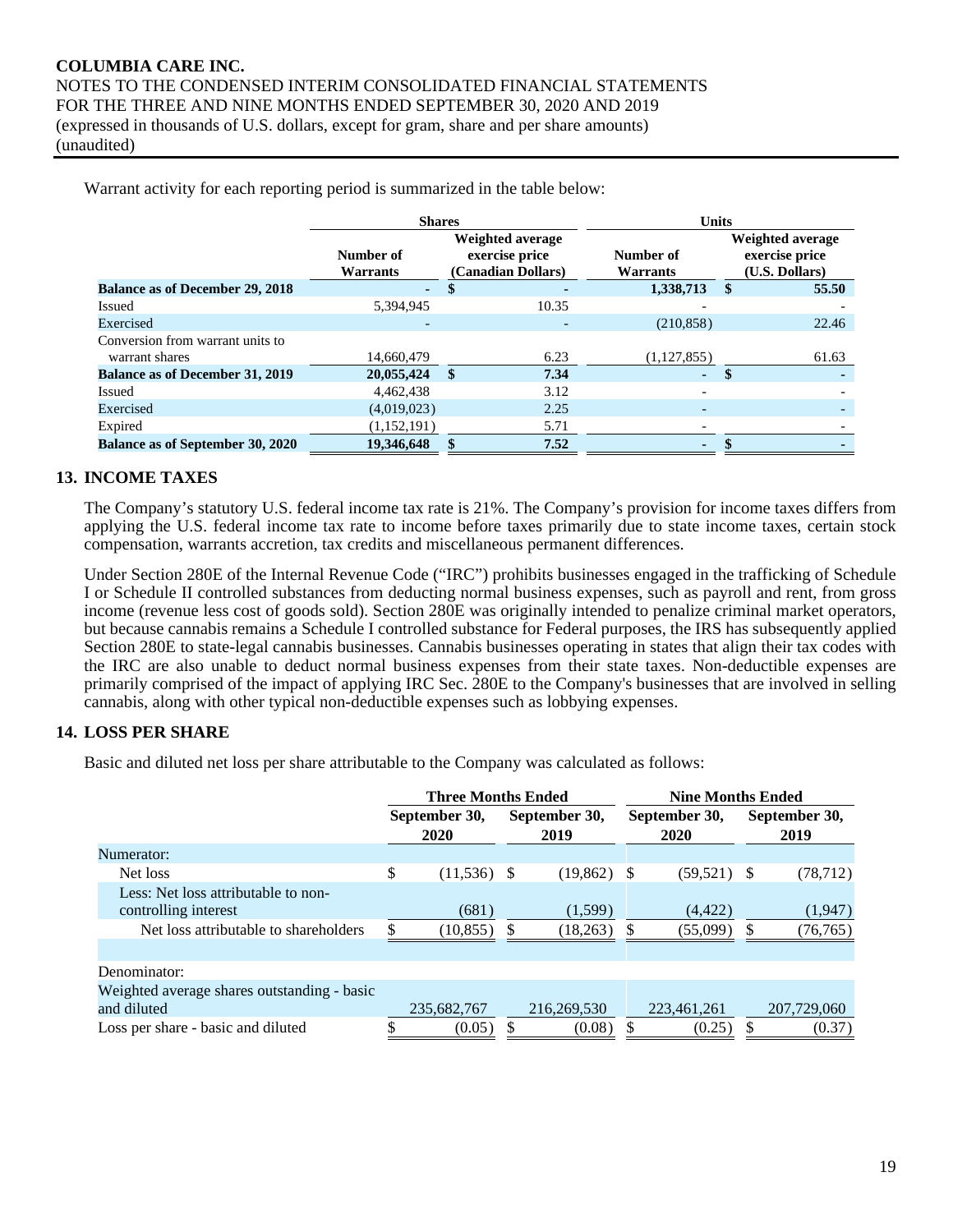The Company's potentially dilutive securities, which include warrants to purchase Shares, have been excluded from the computation of diluted net loss per share for the three and nine months ended September 30, 2020 and 2019, as the inclusion would have reduced the net loss per share and therefore would have an anti-dilutive effect. Prior periods have been converted into post-merger Shares for comparability.

# **15. COMMITMENTS AND CONTINGENCIES**

In the ordinary course of business, the Company may provide indemnification of varying scope and terms to vendors, lessors, business partners, and other parties with respect to certain matters including, but not limited to, losses arising out of breach of such agreements or from intellectual property infringement claims made by third parties. In addition, the Company has entered into indemnification agreements with members of its board of directors and senior management that will require the Company, among other things, to indemnify them against certain liabilities that may arise by reason of their status or service as directors or officers. The maximum potential amount of future payments the Company could be required to make under these indemnification agreements is, in many cases, unlimited. To date, the Company has not incurred any material costs as a result of such indemnifications. The Company does not believe that the outcome of any claims under indemnification arrangements will have a material effect on its financial position, results of operations or cash flows, and it has not accrued any liabilities related to such obligations in its condensed interim consolidated financial statements.

A former minority owner of the Company's Florida-licensed business, Sun Bulb Company, Inc. ("Sun Bulb"), is currently in arbitration with a former purported joint venture partner of Sun Bulb. The purported joint venture partner alleges various statutory and common law claims related to the terminated venture. The Company has agreed to indemnify Sun Bulb for any amounts relating to this matter in excess of \$750. The Company's management believes that Sun Bulb has substantial defenses available in respect of the allegations. However, there can be no assurance that Sun Bulb will be successful in pursuing such defenses and if it is not successful in establishing such defenses that the damages awarded will not be material to the Company. The Company has determined that the possible loss or range of loss cannot currently be reasonably estimated.

Additionally, the Company may be contingently liable with respect to other claims incidental to the ordinary course of its operations. In the opinion of management, and based on management's consultation with legal counsel, the ultimate outcome of such other matters will not have a materially adverse effect on the Company. Accordingly, no provision has been made in these condensed interim consolidated financial statements for losses, if any, which might result from the ultimate disposition of these matters should they arise.

# **16. FAIR VALUE MEASUREMENTS**

#### *Financial Instruments*

The Company's financial instruments measured at fair value as of September 30, 2020 include derivative liabilities.

The following table summarizes the valuation techniques and key inputs used in the fair value measurement of level 3 financial instruments:

|                      |                 | <b>Financial asset/financial Valuation techniques Significant unobservable</b> | <b>Relationship of unobservable</b> |
|----------------------|-----------------|--------------------------------------------------------------------------------|-------------------------------------|
| liability            |                 | inputs                                                                         | inputs to fair value                |
| Derivative liability | Market approach | Common Share value                                                             | Increase or decrease in Common      |
|                      |                 |                                                                                | Share value will result in an       |
|                      |                 |                                                                                | increase or decrease in fair value  |

During the periods included in these financial statements, there were no transfers of amounts between levels.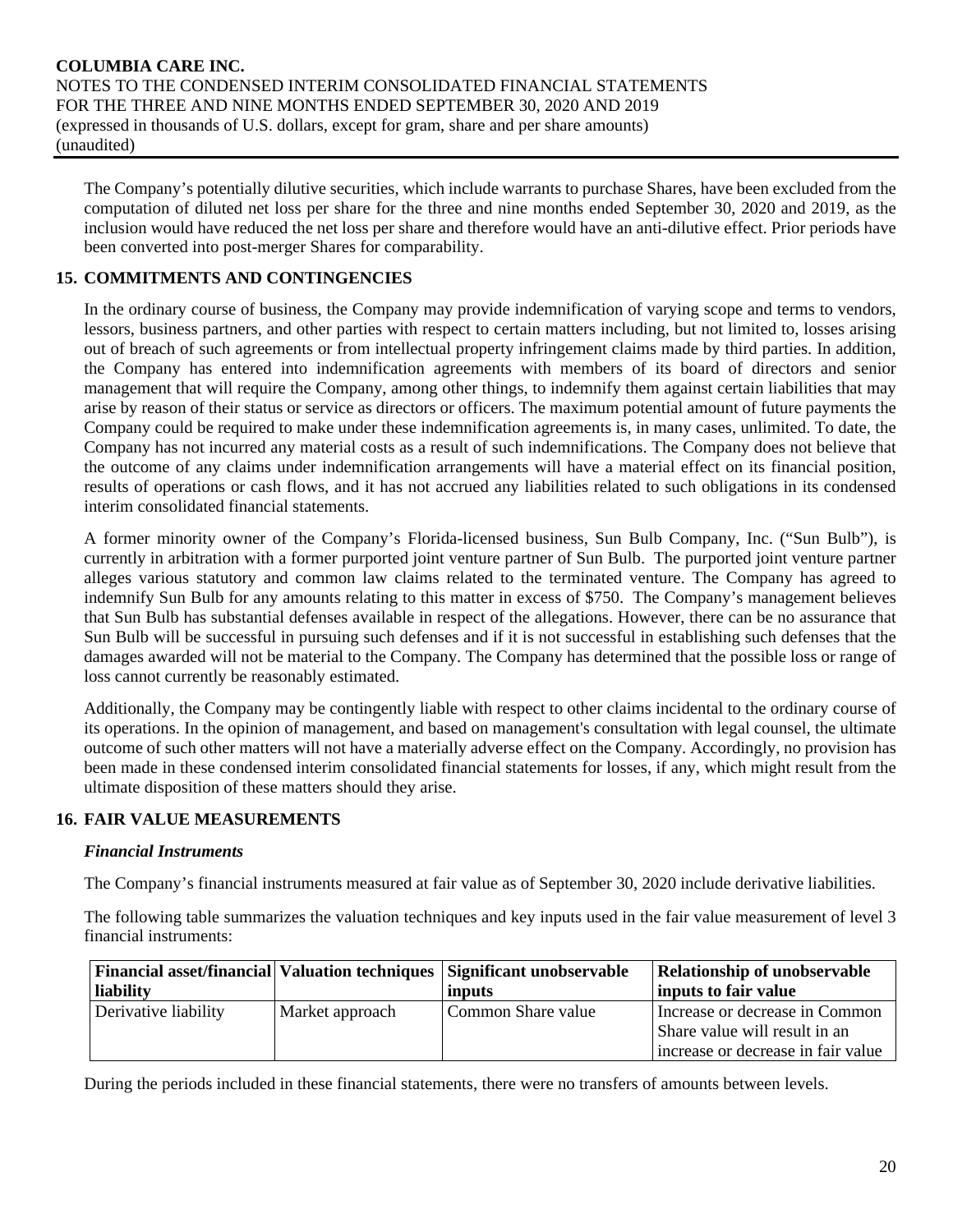#### *Financial Risk Management*

The carrying value of the Company's financial instruments consisting of cash, restricted cash, accounts receivable, accounts payable, accrued expenses and other current liabilities approximate fair value due to their short-term nature.

The Company's long-term debt approximates fair value due to the market rate of interest used on initial recognition. The carrying value of notes receivable approximates fair value due to their historical collectability.

The Company is exposed in varying degrees to a variety of financial instrument related risks. A description of the Company's risk exposures and the impact on the Company's financial instruments is summarized below.

#### *Credit Risk*

Credit risk is the risk of a potential loss to the Company if a customer or third party to a financial instrument fails to meet its contractual obligations. The maximum credit exposure as of September 30, 2020 and December 31, 2019 is the carrying amount of cash, restricted cash, notes receivable and accounts receivable. The Company provides credit to its customers in the normal course of business and has established credit evaluation and monitoring processes to mitigate credit risk but has limited risk as the majority of its sales are transacted with cash and as such, the Company does not have significant credit risk with respect to its customers. Through the Company's recently introduced Columbia Care National Credit program, the Company provides credit to customers in certain markets in which the Company operates.

The risk exposure is limited to the carrying amounts at the statement of financial position date. The risk to cash deposits is mitigated by holding these instruments with regulated financial institutions. The Company periodically assesses the quality of the credit rating of these financial institutions. Notes receivable and trade accounts receivable credit risk arises from the possibility that principal and/or interest due may become uncollectible. The Company mitigates this risk by managing and monitoring the underlying business relationships.

#### *Liquidity Risk*

Liquidity risk is the risk that the Company will not be able to meet its financial obligations associated with financial liabilities. The Company manages liquidity risk through the management of its capital structure. The Company's approach to managing liquidity is to estimate cash requirements from operations, capital expenditures and investments and ensure that it will have sufficient liquidity to settle obligations and liabilities when due.

#### *Interest Rate Risk*

Interest rate risk is the risk that the fair value or future cash flows of the Company's financial instrument will fluctuate because of changes in market interest rates. The Company's cash deposits bear interest at market rates.

#### *Foreign Exchange Risk*

The Company does not have any significant financial instruments denominated in currencies other than the U.S. dollar and as such is not subject to foreign currency risk.

#### *Price Risk*

Price risk is the risk of variability in fair value due to movements in equity or market prices. The Company is subject to risk of prices to its products due to competitive or regulatory pressures.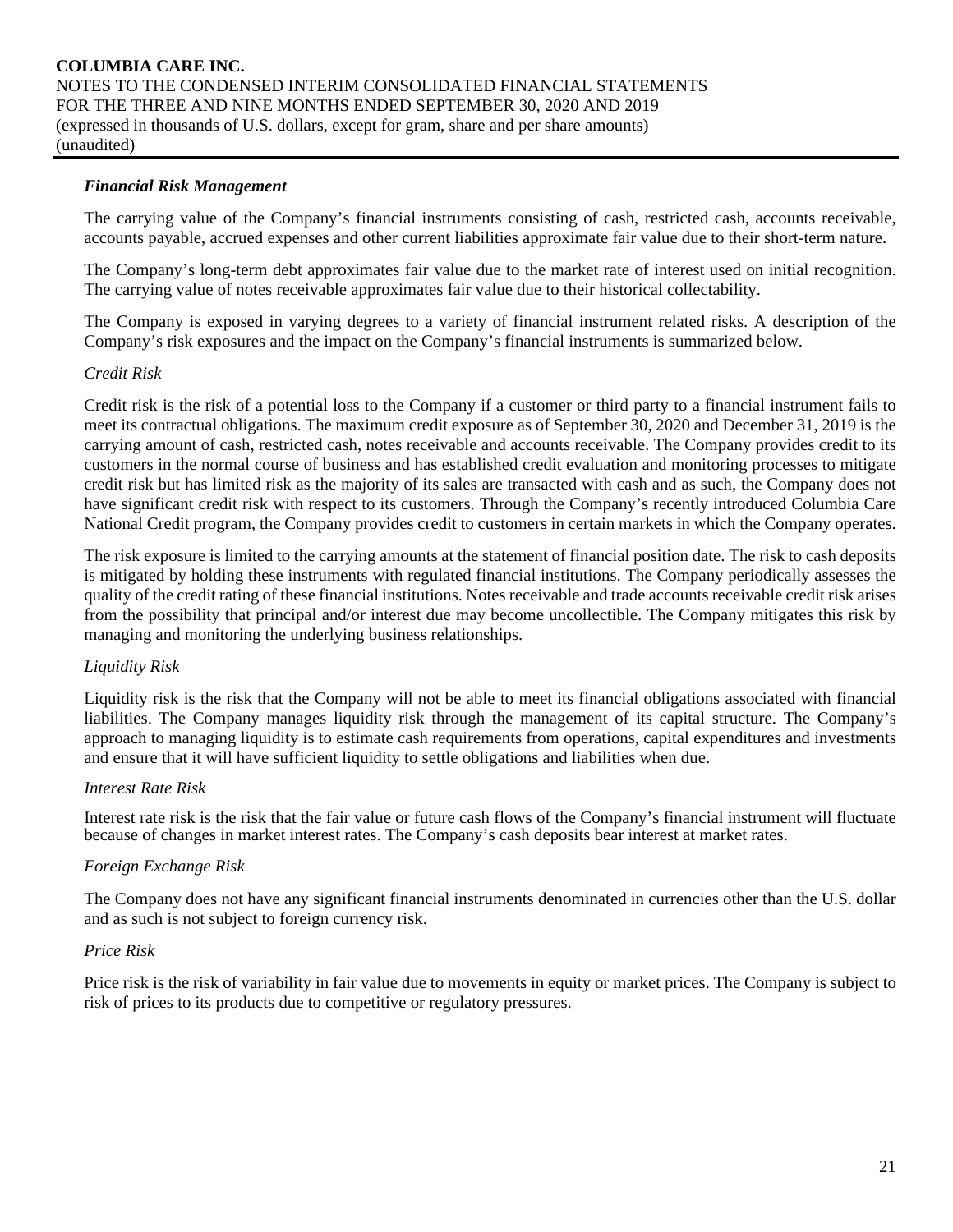#### **17. INTANGIBLE ASSETS**

Intangible assets consist of the following:

|                        |     |                                   |              | 2019                     |  |                                   | 2020 |                     |              |       |  |                                    |  |  |  |  |  |
|------------------------|-----|-----------------------------------|--------------|--------------------------|--|-----------------------------------|------|---------------------|--------------|-------|--|------------------------------------|--|--|--|--|--|
|                        |     | <b>Balance at</b><br>December 30, |              |                          |  | <b>Balance at</b><br>December 31, |      |                     |              |       |  | <b>Balance at</b><br>September 30, |  |  |  |  |  |
|                        |     | 2018                              | Amortization |                          |  | 2019                              |      | <b>Acquisitions</b> | Amortization |       |  | 2020                               |  |  |  |  |  |
| Licenses               | аĐ. | 16.235                            |              | 540                      |  | 15,695                            |      | 66,777              |              | 1,369 |  | 81,103                             |  |  |  |  |  |
| Trademarks             |     |                                   |              |                          |  |                                   |      | 27,475              |              | 229   |  | 27,246                             |  |  |  |  |  |
| Customer relationships |     | -                                 |              | $\overline{\phantom{0}}$ |  |                                   |      | 50                  |              |       |  | 49                                 |  |  |  |  |  |
| Total                  |     | 16,235                            |              | 540                      |  | 15,695                            |      | 94,302              |              | 1,599 |  | 108,398                            |  |  |  |  |  |

During the three months ended September 30, 2020 and 2019, the Company recorded \$1,057 and \$540 amortization expense, respectively. During the nine months ended September 30, 2020 and 2019, the Company recorded \$1,599 and \$540 amortization expense, respectively.

#### **18. ASSETS HELD FOR SALE**

During the second quarter of 2020, management committed to a plan to sell its Puerto Rico operations. Accordingly, certain of the assets and liabilities held by the Company's Puerto Rico subsidiary are presented as a disposal group held for sale. Efforts to sell the disposal group have started and a sale is expected by the first quarter of 2021. This disposal did not represent a strategic shift of the Company that had or will have a major effect on the Company's operations and financial results. Accordingly, the assets and liabilities of Puerto Rico operations were not segregated and were presented as continuing operations in the consolidated financial statements.

Impairment losses of \$1,969 for write-downs of the disposal group to the lower of its carrying amount and its fair value less costs to sell have been included in other (expense) income, net in the condensed interim consolidated statements of operations. The impairment losses have been applied to reduce the carrying amount of property, plant and equipment within the disposal group.

As of September 30, 2020, the disposal group was stated at fair value less costs to sell and comprised the following assets and liabilities.

| Property, plant and equipment             | <sup>\$</sup> | 2,014    |
|-------------------------------------------|---------------|----------|
| Right of use assets                       |               | 1,435    |
| Prepaid expenses and other current assets |               | 34       |
| Assets held for sale                      |               | 3,483    |
|                                           |               |          |
| Lease liabilities                         |               | (1, 483) |
| <b>Liabilities held for sale</b>          | \$.           | (1, 483) |

The non-recurring fair value measurement for the disposal group of \$2,000 has been categorized as a Level 3 fair value utilizing Level 3 inputs and using a market approach, based on available data for transactions in the region and discussions with potential acquirers.

#### **19. CAPITAL MANAGEMENT**

The Company's objectives when managing capital are to ensure that there are adequate capital resources to ensure the Company's ability to continue as a going concern and maintain adequate levels of funding to support its ongoing operations and development such that it can continue to provide returns to shareholders and benefits for other